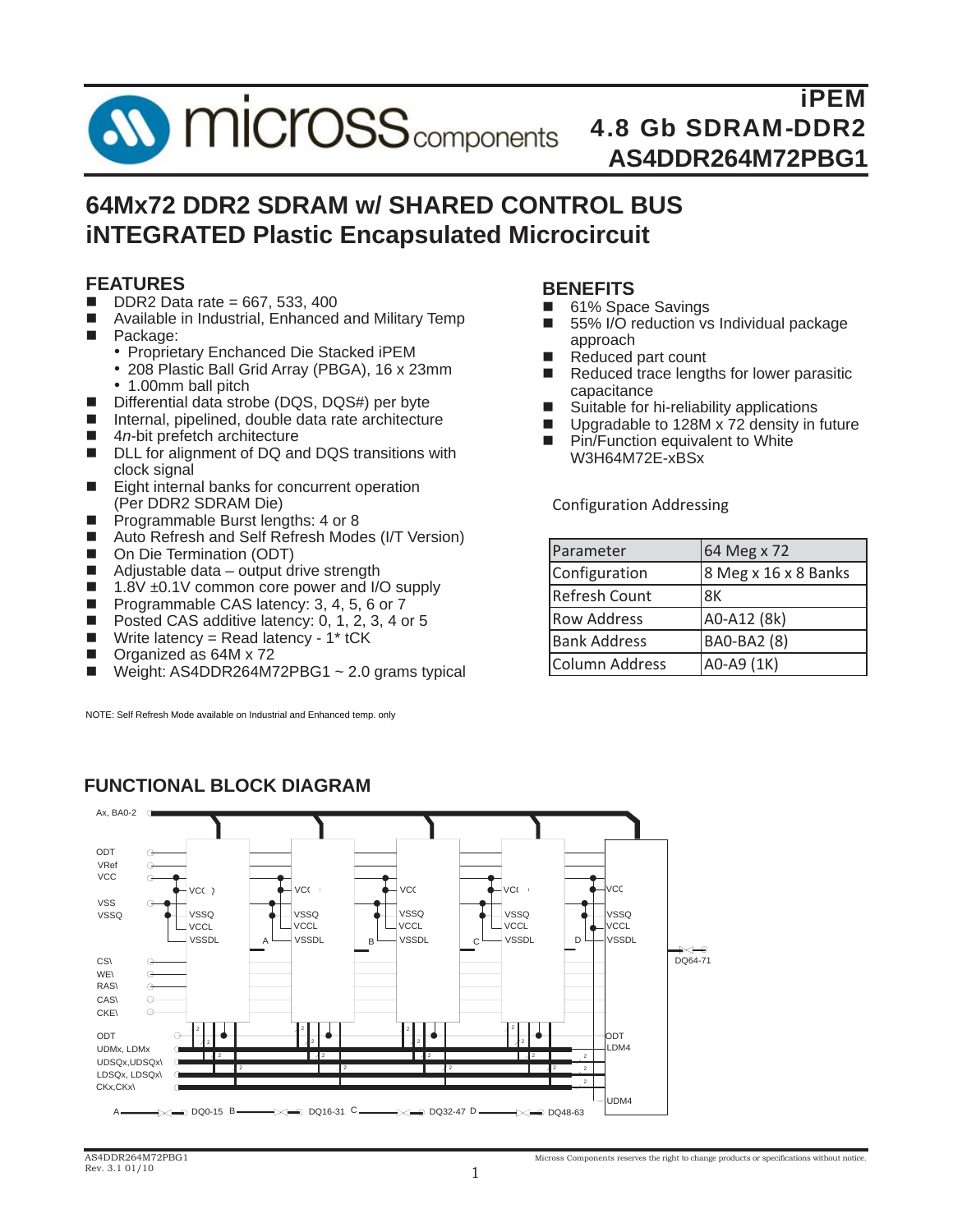

**10 micross** components

## iPEM 4.8 Gb SDRAM-DDR2 **AS4DDR264M72PBG1**

#### **SDRAM-DDRII PINOUT TOP VIEW**

|   | 1               | $\overline{\mathbf{2}}$ | 3               | 4               | 5                  | 6              | 7              | 8                  | 9               | 10               | 11              |    |
|---|-----------------|-------------------------|-----------------|-----------------|--------------------|----------------|----------------|--------------------|-----------------|------------------|-----------------|----|
| Α |                 | <b>Vcc</b>              | <b>Vss</b>      | <b>Vcc</b>      | <b>Vcc</b>         | <b>Vss</b>     | <b>Vcc</b>     | <b>Vcc</b>         | <b>Vss</b>      | <b>Vcc</b>       | <b>Vss</b>      | Α  |
| в | <b>Vcc</b>      | <b>Vss</b>              | <b>NC</b>       | <b>NC</b>       | <b>NC</b>          | <b>NC</b>      | <b>NC</b>      | NC                 | <b>NC</b>       | <b>Vss</b>       | <b>Vcc</b>      | в  |
| C | <b>Vss</b>      | <b>NC</b>               | <b>NC</b>       | <b>NC</b>       | <b>NC</b>          | <b>NC</b>      | <b>NC</b>      | <b>DQ34</b>        | CK <sub>3</sub> | CK3              | <b>Vss</b>      | C  |
| D | <b>DQ35</b>     | <b>DQ51</b>             | NC              | <b>NC</b>       | <b>NC</b>          | <b>NC</b>      | <b>DQ50</b>    | <b>DQ53</b>        | <b>DQ37</b>     | CK2              | CK <sub>2</sub> | D  |
| Ε | <b>DQ52</b>     | <b>DQ36</b>             | <b>DQ33</b>     | <b>NC</b>       | BA <sub>2</sub>    | <b>NC</b>      | <b>DQ39</b>    | LDQS2              | LDQS3           | <b>DQ48</b>      | <b>DQ32</b>     | E  |
| F | LDM3            | LDM2                    | <b>DQ49</b>     | <b>DQ43</b>     | DQ59               | <b>NC</b>      | <b>DQ55</b>    | <b>DQ58</b>        | <b>DQ42</b>     | LDQS2\           | LDQS3\F         |    |
| G | <b>DQ38</b>     | <b>DQ54</b>             | <b>DQ60</b>     | <b>DQ57</b>     | UDM <sub>2</sub>   | <b>Vss</b>     | <b>DQ63</b>    | <b>DQ56</b>        | <b>DQ40</b>     | <b>DQ61</b>      | <b>DQ45</b>     | G  |
| н | UDM3            | <b>DQ44</b>             | <b>DQ41</b>     | DQ46            | <b>DQ62</b>        | <b>Vcc</b>     | <b>UDQS2\</b>  | <b>DQ47</b>        | UDQS2           | UDQS3            | UDQS3\H         |    |
| J | <b>Vcc</b>      | A <sub>6</sub>          | A10             | A <sub>9</sub>  | <b>Vcc</b>         | <b>Vss</b>     | <b>Vcc</b>     | A3                 | A12             | <b>RFU</b>       | <b>Vcc</b>      | J  |
| K | <b>Vss</b>      | A <sub>0</sub>          | A11             | <b>Vcc</b>      | <b>Vss</b>         | <b>Vref</b>    | <b>Vss</b>     | <b>Vcc</b>         | A <sub>1</sub>  | BA <sub>1</sub>  | <b>Vss</b>      | K  |
| L | <b>Vcc</b>      | A2                      | A4              | A <sub>8</sub>  | <b>Vcc</b>         | <b>Vss</b>     | <b>Vcc</b>     | BA0                | A <sub>5</sub>  | A7               | <b>Vcc</b>      | Г  |
| M | UDQS1\          | UDQS1                   | UDQS0           | DQ15            | <b>UDQS0\</b>      | <b>Vcc</b>     | <b>DQ30</b>    | <b>DQ14</b>        | DQ <sub>9</sub> | DQ12             | UDM1            | Iм |
| N | <b>DQ13</b>     | <b>DQ29</b>             | DQ8             | <b>DQ24</b>     | <b>DQ31</b>        | <b>Vss</b>     | <b>UDM0</b>    | <b>DQ25</b>        | <b>DQ28</b>     | DQ22             | DQ <sub>6</sub> | N  |
| P | LDQS1\          | LDQS0\                  | <b>DQ10</b>     | <b>DQ26</b>     | <b>DQ23</b>        | ODT            | <b>DQ27</b>    | <b>DQ11</b>        | <b>DQ17</b>     | LDM <sub>0</sub> | LDM1            | lр |
| R | DQ <sub>0</sub> | <b>DQ16</b>             | LDQS1           | LDQS0           | DQ7                | LDQS4\         | UDQS4          | UDQS4\             | DQ1             | DQ4              | <b>DQ20</b>     | R  |
| т | <b>CK0</b>      | CK <sub>0</sub>         | DQ <sub>5</sub> | <b>DQ21</b>     | <b>DQ18</b>        | LDQS4          | <b>DQ71</b>    | <b>CKE</b>         | <b>WE\</b>      | <b>DQ19</b>      | DQ3             | т  |
| U | <b>Vss</b>      | CK1                     | CK <sub>1</sub> | DQ <sub>2</sub> | RAS\               | CAS\           | <b>DQ64</b>    | <b>DQ70</b>        | <b>DQ65</b>     | <b>DQ68</b>      | <b>Vss</b>      | U  |
| V | <b>Vcc</b>      | <b>Vss</b>              | CK4\            | CK4             | CS(                | <b>DQ66</b>    | <b>DQ69</b>    | LDM4               | <b>DQ67</b>     | <b>Vss</b>       | Vcc             | V  |
| W | <b>Vss</b>      | <b>Vcc</b>              | <b>Vss</b>      | <b>Vcc</b>      | Vcc                | <b>Vss</b>     | Vcc            | Vcc                | <b>Vss</b>      | Vcc              | <b>Vss</b>      | W  |
|   | 1               | $\mathbf 2$             | $\overline{3}$  | 4               | $\overline{5}$     | $\overline{6}$ | $\overline{7}$ | 8                  | 9               | 10               | $\overline{11}$ |    |
|   |                 | Ground                  |                 |                 | <b>Array Power</b> |                |                | <b>UNPOPULATED</b> |                 |                  | <b>Address</b>  |    |
|   |                 | CNTRL                   |                 |                 | Level REF.         |                |                | NC                 |                 |                  | <b>RFU</b>      |    |
|   |                 | Data I/O                |                 |                 |                    |                |                |                    |                 |                  |                 |    |
|   |                 |                         |                 |                 |                    |                |                |                    |                 |                  |                 |    |

Micross Components reserves the right to change products or specifications without notice.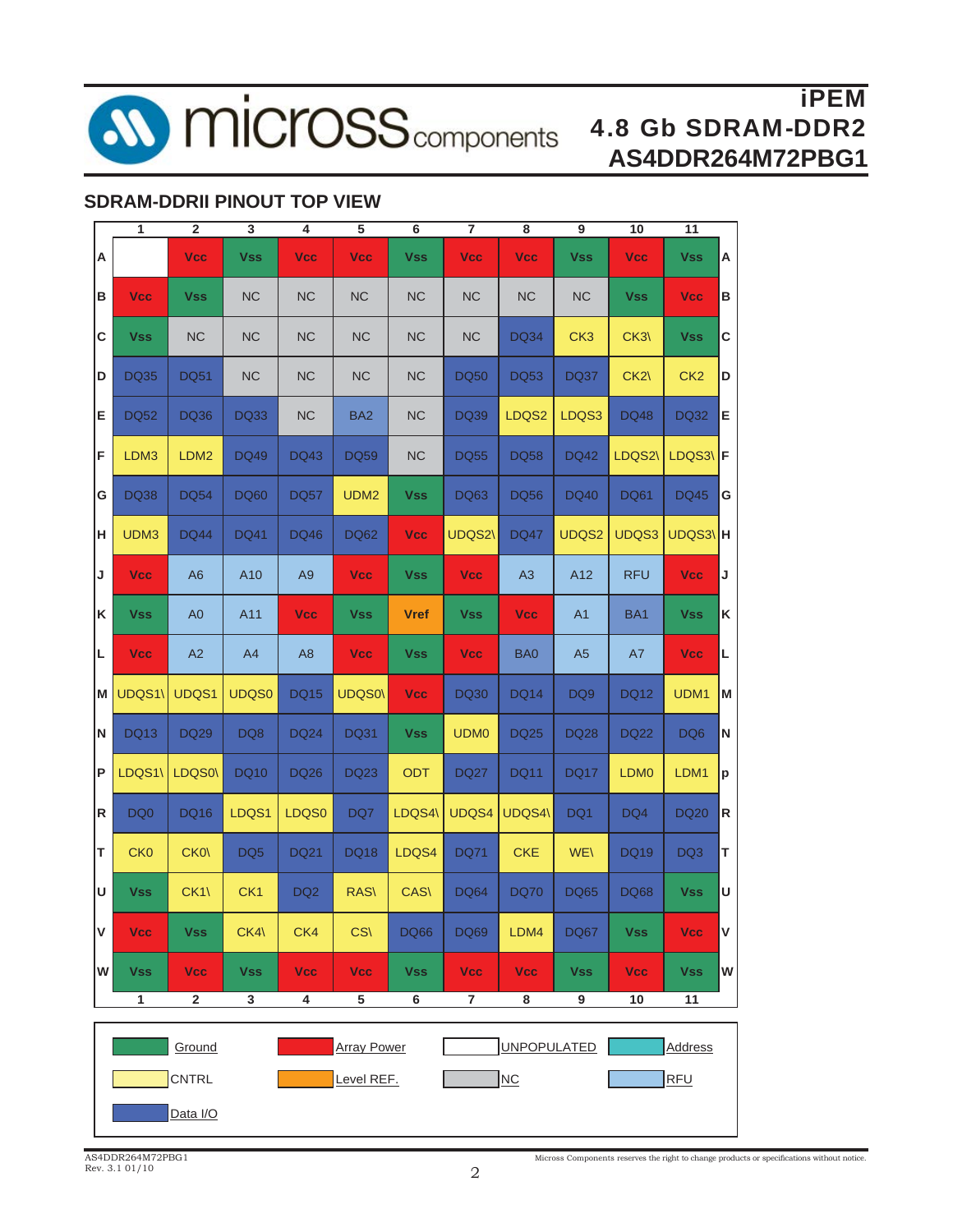

# **10 micross** components

## iPEM 4.8 Gb SDRAM-DDR2 **AS4DDR264M72PBG1**

| <b>BGA Locations</b>                                                                                    | Symbol                  | <b>Type</b>       | <b>Description</b>                                                           |
|---------------------------------------------------------------------------------------------------------|-------------------------|-------------------|------------------------------------------------------------------------------|
| <b>P6</b>                                                                                               | ODT                     | <b>CNTL Input</b> | On-Die-Termination: Registered High enables on data bus termination          |
| C9,C10,D10,D11,T1,T2,<br>U2, U3, V3, V4                                                                 | CKx, CKx\               | <b>CNTL Input</b> | Differential input clocks, one set for each x16bits                          |
| T <sub>8</sub>                                                                                          | <b>CKE</b>              | CNTL Input        | Clock enable which activates all on silicon clocking circuitry               |
| V <sub>5</sub>                                                                                          | CS\                     | CNTL Input        | Chip Selects, one for each 16 bits of the data bus width                     |
| $\overline{U5}$                                                                                         | <b>RAS\</b>             | CNTL Input        | Command input which along with CAS\, WE\ and CS\ define operations           |
| U <sub>6</sub>                                                                                          | <b>CAS\</b>             | CNTL Input        | Command input which along with RAS\, WE\ and CS\ define operations           |
| $\overline{T9}$                                                                                         | <b>WE\</b>              | CNTL Input        | Command input which along with RAS\, CAS\ and CS\ define operations          |
| G5, H1, M11, N7,                                                                                        | <b>UDMx</b>             | CNTL Input        | One Data Mask cntl. for each upper 8 bits of a x16 word                      |
| F1,F2,P10,P11,V8                                                                                        | <b>LDM<sub>x</sub></b>  | CNTL Input        | One Data Mask cntl. For each lower 8 bits of a x16 word                      |
| H9, H10, M2, M3, R7                                                                                     | <b>UDQSx</b>            | CNTL Input        | Data Strobe input for upper byte of each x16 word                            |
| H7, H11, M1, M5, R8                                                                                     | <b>UDQSx\</b>           | <b>CNTL Input</b> | Differential input of UDQSx, only used when Differential DQS mode is enabled |
| E8, E9, R3, R4, T6                                                                                      | <b>LDQSx</b>            | <b>CNTL Input</b> | Data Strobe input for lower byte of each x16 word                            |
| F10,F11,P1,P2,R6                                                                                        | LDQSx\                  | <b>CNTL Input</b> | Differential input of LDQSx, only used when Differential DQS mode is enabled |
| J2, J3, J4, J8, J9, K2,                                                                                 | Ax                      | Input             | Array Address inputs providing ROW addresses for Active commands, and        |
| K3, K9, L2, L3, L4, L9, L10                                                                             |                         |                   | the column address and auto precharge bit (A10) for READ/WRITE commands      |
|                                                                                                         |                         |                   |                                                                              |
| J10                                                                                                     | <b>RFU</b>              | Future Input      |                                                                              |
| L8, K10, E5                                                                                             | <b>BA0, BA1, BA2</b>    | Input             | <b>Bank Address inputs</b>                                                   |
| C8,D1,D2,D7,D8,D9,E1,                                                                                   | <b>DQx</b>              | Input/Output      | Data bidirectional input/Output pins                                         |
| E2, E3, E7, E10, E11, F3,                                                                               |                         |                   |                                                                              |
| F4, F5, F7, F8, F9, G1, G2,                                                                             |                         |                   |                                                                              |
| G3, G4, G7, G8, G9, G10,                                                                                |                         |                   |                                                                              |
| G11, H2, H3, H4, H5, H8,                                                                                |                         |                   |                                                                              |
| M4, M7, M8, M9, M10, N1,                                                                                |                         |                   |                                                                              |
| N2, N3, N4, N5, N8, N9,                                                                                 |                         |                   |                                                                              |
| N <sub>10</sub> , N <sub>11</sub> , P <sub>3</sub> , P <sub>4</sub> , P <sub>5</sub> , P <sub>7</sub> , |                         |                   |                                                                              |
| P8, P9, R1, R2, R5, R9,                                                                                 |                         |                   |                                                                              |
| R10, R11, T3, T4, T5, T7,                                                                               |                         |                   |                                                                              |
| T10, T11, U4, U7, U8, U9,                                                                               |                         |                   |                                                                              |
| U10, V6, V7, V9                                                                                         |                         |                   |                                                                              |
| lk6.                                                                                                    | <b>Vref</b>             | Supply            | SSTL_18 Voltage Reference                                                    |
| A2, A4, A5, A7, A8, A10,                                                                                | <b>VCC</b>              | Supply            | <b>Core Power Supply</b>                                                     |
| B1, B11, H6, J1, J5, J7, J11,                                                                           |                         |                   |                                                                              |
| K4, K8, L1, L5, L7, L11, M6,                                                                            |                         |                   |                                                                              |
| V1, V11, W2, W4, W5,                                                                                    |                         |                   |                                                                              |
| W7, W8, W10                                                                                             |                         |                   |                                                                              |
| A3, A6, A9, A11, B2, B10,                                                                               | $\overline{\text{VSS}}$ | Supply            | Core Ground return                                                           |
| C1,C11,G6,J6,K1,K5,                                                                                     |                         |                   |                                                                              |
| K7,K11,L6,N6,U1,U11,                                                                                    |                         |                   |                                                                              |
| V2,V10,W1,W3,W6,                                                                                        |                         |                   |                                                                              |
| W9, W11                                                                                                 |                         |                   |                                                                              |
| B3, B4, B5, B6, B7, B8, B9,                                                                             | <b>NC</b>               |                   | No connection                                                                |
| C2,C3,C4,C5,C6,C7,D3,                                                                                   |                         |                   |                                                                              |
| D4, D5, D6, E4, E6, F6                                                                                  |                         |                   |                                                                              |
| A1                                                                                                      | <b>UNPOPULATED</b>      |                   | Unpopulated ball matrix location (location registration aid)                 |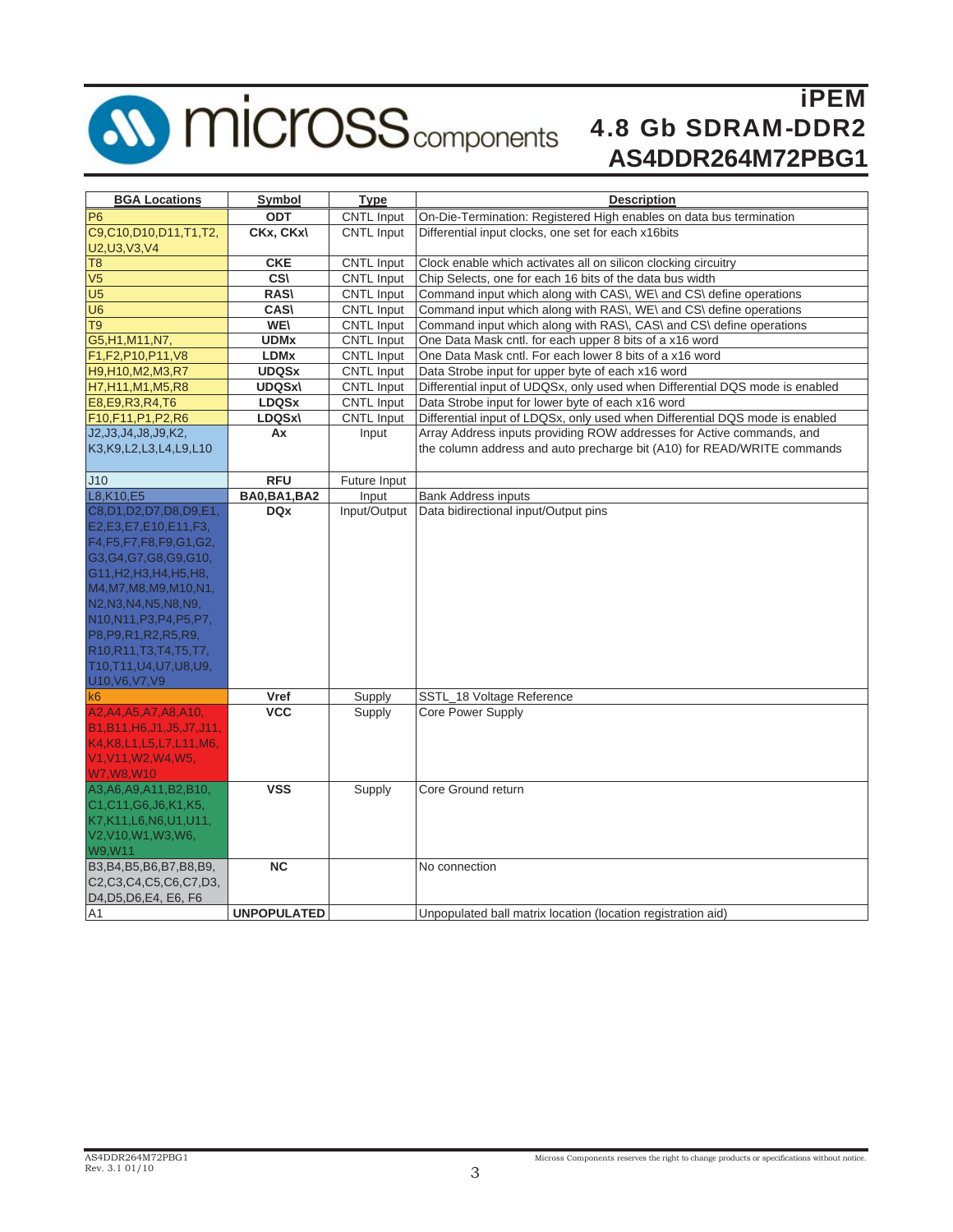## **SV MICroSS** components

## iPEM 4.8 Gb SDRAM-DDR2 **AS4DDR264M72PBG1**

#### **DESCRIPTION**

The 4.8Gb DDR2 SDRAM, a high-speed CMOS, dynamic random-access memory containing 4,831,838,208 bits. Each of the five chips in the MCP are internally configured as 8-bank DRAM. The block diagram of the device is shown in Figure 2. Ball assignments and are shown in Figure 3.

The 4.8Gb DDR2 SDRAM uses a double-data-rate architecture to achieve high-speed operation. The double data rate architecture is essentially a 4*n*-prefetch architecture, with an interface designed to transfer two data words per clock cycle at the I/O balls. A single read or write access for the x72 DDR2 SDRAM effectively consists of a single 4*n*-bit-wide, one-clockcycle data transfer at the internal DRAM core and four corresponding *n*-bit-wide, one-half-clock-cycle data transfers at the I/O balls.

A bidirectional data strobe (DQS, DQS#) is transmitted externally, along with data, for use in data capture at the receiver. DQS is a strobe transmitted by the DDR2 SDRAM during READs and by the memory controller during WRITEs. DQS is edge-aligned with data for READs and center-aligned with data for WRITEs. There are strobes, one for the lower byte (LDQS, LDQS#) and one for the upper byte (UDQS, UDQS#).

The MCP DDR2 SDRAM operates from a differential clock (CK and CK#); the crossing of CK going HIGH and CK# going LOW will be referred to as the positive edge of CK. Commands (address and control signals) are registered at every positive edge of CK. Input data is registered on both edges of DQS, and output data is referenced to both edges of DQS, as well as to both edges of CK.

Read and write accesses to the DDR2 SDRAM are burst oriented; accesses start at a selected location and continue for a programmed number of locations in a programmed sequence. Accesses begin with the registration of an ACTIVE command, which is then followed by a READ or WRITE command. The address bits registered coincident with the ACTIVE command are used to select the bank and row to be accessed. The address bits registered coincident with the READ or WRITE command are used to select the bank and the starting column location for the burst access.

The DDR2 SDRAM provides for programmable read or write burst lengths of four or eight locations. DDR2 SDRAM supports interrupting a burst read of eight with another read, or a burst write of eight with another write.

An auto precharge function may be enabled to provide a self-timed row precharge that is initiated at the end of the burst access.

As with standard DDR SDRAMs, the pipelined, multibank architecture of DDR2 SDRAMs allows for concurrent operation, thereby providing high, effective bandwidth by hiding row precharge and activation time.

A self refresh mode is provided, along with a powersaving power-down mode.

All inputs are compatible with the JEDEC standard for SSTL\_18. All full drive-strength outputs are SSTL\_18 compatible.

#### **GENERAL NOTES**

- The functionality and the timing specifications discussed in this data sheet are for the DLLenabled mode of operation.
- Throughout the data sheet, the various figures and text refer to DQs as  $i^{\circ}DQ_{i}+$  The DQ term is to be interpreted as any and all DQ collectively, unless specifically stated otherwise. Additionally, each chip is divided into 2 bytes, the lower byte and upper byte. For the lower byte (DQ0¨CDQ7), DM refers to LDM and DQS refers to LDQS. For the upper byte (DQ8¨CDQ15), DM refers to UDM and DQS refers to UDQS.
- Complete functionality is described throughout the document and any page or diagram may have been simplified to convey a topic and may not be inclusive of all requirements.
- Any specific requirement takes precedence over a general statement.

#### **INITIALIZATION**

DDR2 SDRAMs must be powered up and initialized in a predefined manner. Operational procedures other than those specified may result in undefined operation. The following sequence is required for power up and initialization and is shown in Figure 4 on page 5.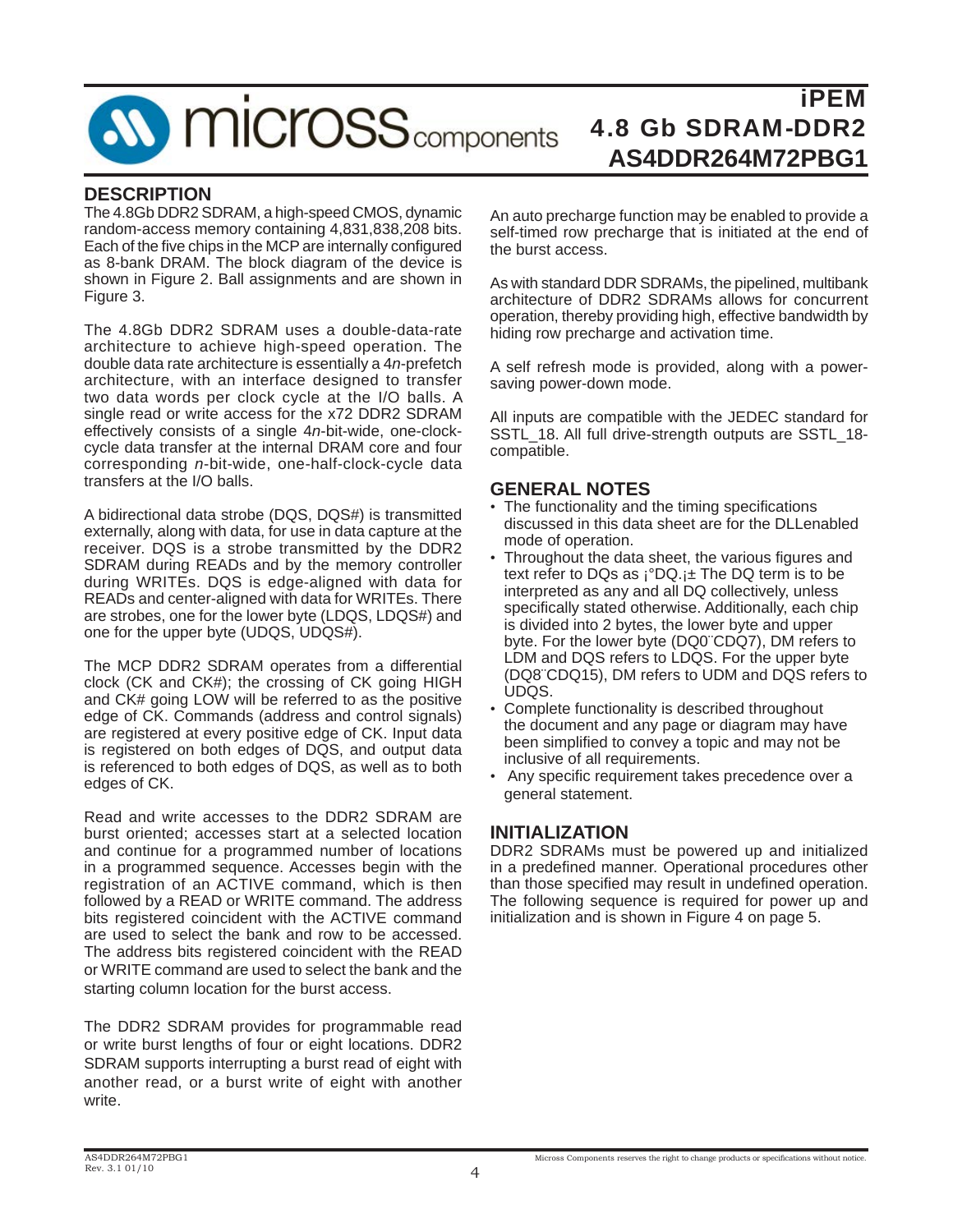

#### **FIGURE 4 - POWER-UP AND INITIALIZATION**

**Notes appear on page 7**

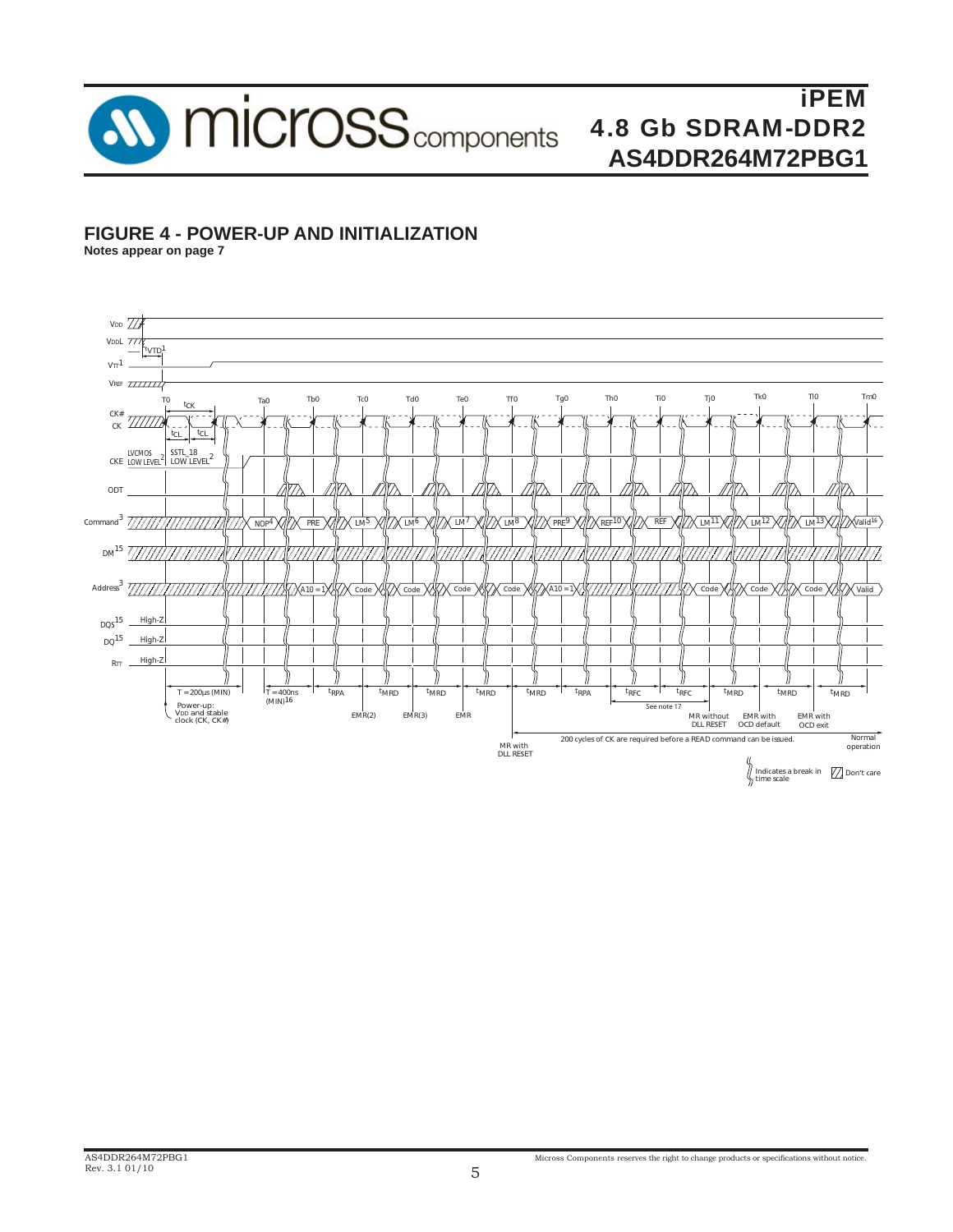## **W** micross<sub>components</sub>

## iPEM 4.8 Gb SDRAM-DDR2 **AS4DDR264M72PBG1**

#### **NOTES:**

- 1. Applying power; if CKE is maintained below 0.2 x VCC, outputs remain disabled. To guarantee RTT (ODT resistance) is off,
- VREF must be valid and a low level must be applied to the ODT ball (all other inputs may be undefined, I/Os and outputs must be less than VCC during voltage ramp time to avoid DDR2 SDRAM
- device latch-up). VTT is not applied directly to the device; however, tVTD should be <sup>3</sup>0 to avoid device latch-up. At least one of the following two sets of conditions (A or B) must be met to obtain a stable supply state (stable supply defined as VCC, VREF, and VTT are between their minimum and maximum values as stated in DC Operating Conditions table):
- A. (single power source) The VCC voltage ramp from 300mV to VCC(MIN) must take no longer than 200ms.
	- All VCC are driven from a single power converter output
	- VTT is limited to 0.95V MAX
	- VREF tracks VCC/2; VREF must be within ±0.3V with respect to VCC/2 during supply ramp time.
	- VCC > VREF at all times
- 2. CKE requires LVCMOS input levels prior to state T0 to ensure DQs are High-Z during device power-up prior to VREF being stable. After state T0, CKE is required to have SSTL\_18 input levels. Once CKE transitions to a high level, it must stay HIGH for the duration of the initialization sequence.
- 3. A10 = PRECHARGE ALL, CODE = desired values for mode registers (bank addresses are required to be decoded).
- 4. For a minimum of 200μs after stable power and clock (CK, CK#), apply NOP or DESELECT commands, then take CKE HIGH.
- 5. Issue a LOAD MODE command to the EMR(2). To issue an EMR(2) command, provide LOW to BA0, and provide HIGH to BA1; set register E7 to "0" or "1" to select appropriate self refresh rate; remaining EMR(2) bits must be "0" (see "Extended Mode Register 2 (EMR2)" on page 84 for all EMR(2) requirements).
- 6. Issue a LOAD MODE command to the EMR(3). To issue an EMR(3) command, provide HIGH to BA0 and BA1; remaining EMR(3) bits must be "0." See "Extended Mode Register 3 (EMR 3)" on page 13 for all EMR(3) requirements.
- 7. Issue a LOAD MODE command to the EMR to enable DLL. To issue a DLL ENABLE command, provide LOW to BA1 and A0; provide HIGH to BA0; bits E7, E8, and E9 can be set to "0" or "1;" Austin recommends setting them to "0;" remaining EMR bits must be "0. "See "Extended Mode Register (EMR)" on page 10 for all EMR requirements.
- 8. Issue a LOAD MODE command to the MR for DLL RESET. 200 cycles of clock input is required to lock the DLL. To issue a DLL RESET, provide HIGH to A8 and provide LOW to BA1 and BA0; CKE must be HIGH the entire time the DLL is resetting; remaining MR bits must be "0." See "Mode Register (MR)" on page 7 for all MR requirements.
- 9. Issue PRECHARGE ALL command.
- 10. Issue two or more REFRESH commands.
- 11. Issue a LOAD MODE command to the MR with LOW to A8 to initialize device operation (that is, to program operating parameters without resetting the DLL). To access the MR, set BA0 and BA1 LOW; remaining MR bits must be set to desired settings. See "Mode Register (MR)" on page 7 for all MR requirements.
- 12. Issue a LOAD MODE command to the EMR to enable OCD default by setting bits E7, E8, and E9 to "1," and then setting all other desired parameters. To access the EMR, set BA0 LOW and BA1 HIGH (see "Extended Mode Register (EMR)" on page 10 for all EMR requirements).
- 13. Issue a LOAD MODE command to the EMR to enable OCD exit by setting bits E7, E8, and E9 to "0," and then setting all other desired parameters. To access the extended mode registers, EMR, set BA0 LOW and BA1 HIGH for all EMR requirements.
- 14. The DDR2 SDRAM is now initialized and ready for normal operation 200 clock cycles after the DLL RESET at Tf0.
- 15. DM represents UDM, LDM collectively for each die x16 configuration. DQS represents UDQS, USQS, LDQS, LDQS for each die x16 configuration. DQ represents DQ0-DQ15 for each die x16 configuration.

16. Wait a minimum of 400ns then issue a PRECHARGE ALL command.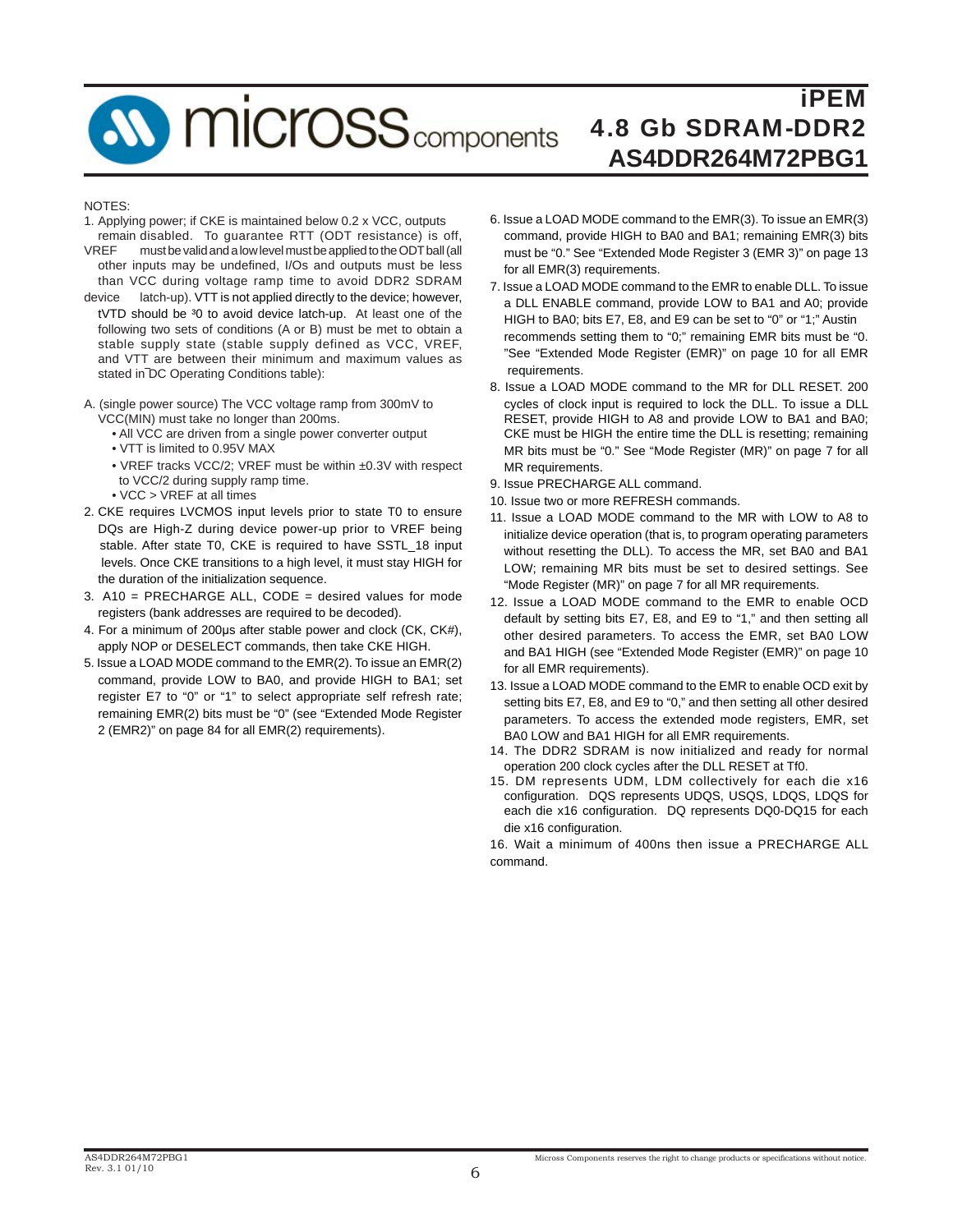## **SV MICroSS** components

## iPEM 4.8 Gb SDRAM-DDR2 **AS4DDR264M72PBG1**

#### **MODE REGISTER (MR)**

The mode register is used to define the specific mode of operation of the DDR2 SDRAM. This definition includes the selection of a burst length, burst type, CL, operating mode, DLL RESET, write recovery, and power-down mode, as shown in Figure 5. Contents of the mode register can be altered by re-executing the LOAD MODE (LM) command. If the user chooses to modify only a subset of the MR variables, all variables (M0–M14) must be programmed when the command is issued.

The mode register is programmed via the LM command (bits BA2–BA0 =  $0, 0, 0$ ) and other bits (M13–M0) will retain the stored information until it is programmed again or the device loses power (except for bit M8, which is selfclearing). Reprogramming the mode register will not alter the contents of the memory array, provided it is performed correctly.

The LM command can only be issued (or reissued) when all banks are in the precharged state (idle state) and no bursts are in progress. The controller must wait the specified time tMRD before initiating any subsequent operations such as an ACTIVE command. Violating either of these requirements will result in unspecified operation.

#### **BURST LENGTH**

Burst length is defined by bits M0–M3, as shown in Figure 5. Read and write accesses to the DDR2 SDRAM are burstoriented, with the burst length being programmable to either four or eight. The burst length determines the maximum number of column locations that can be accessed for a given READ or WRITE command.

When a READ or WRITE command is issued, a block of columns equal to the burst length is effectively selected. All accesses for that burst take place within this block, meaning that the burst will wrap within the block if a boundary is reached. The block is uniquely selected by  $A2-Ai$  when  $BL = 4$  and by A3–Ai when  $BL = 8$  (where Ai is the most significant column address bit for a given configuration). The remaining (least significant) address bit(s) is (are) used to select the starting location within the block. The programmed burst length applies to both READ and WRITE bursts.

#### **BURST TYPE**

Accesses within a given burst may be programmed to be either sequential or interleaved. The burst type is selected via bit M3, as shown in Figure 5. The ordering of accesses within a burst is determined by the burst length, the burst type, and the starting column address, as shown in Table 2. DDR2 SDRAM supports 4-bit burst mode and 8-bit burst mode only. For 8-bit burst mode, full interleave address ordering is supported; however, sequential address ordering is nibble-based.

#### **FIGURE 5 – MODE REGISTER (MR) DEFINITION**



Notes:

1.A13 Not used on this part, and must be programmed to '0' on this part.

2.BA2 must be programmed to "0" and is reserved for future use.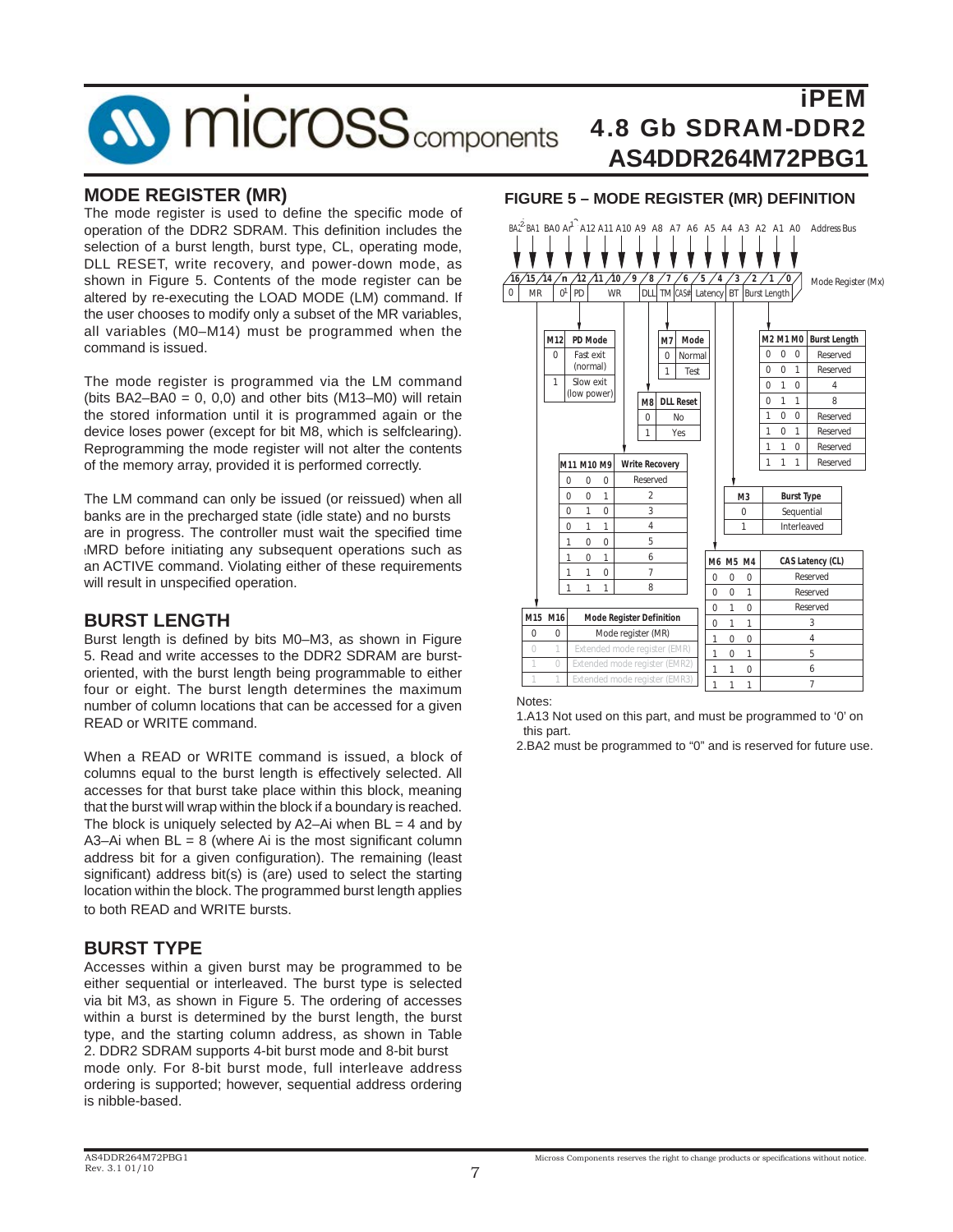

#### **TABLE 2 - BURST DEFINITION**

| <b>Burst</b>            | <b>Starting Column</b> |          |                |                                 | <b>Order of Accesses Within a Burst</b> |  |
|-------------------------|------------------------|----------|----------------|---------------------------------|-----------------------------------------|--|
| Length                  | <b>Address</b>         |          |                | Type = Sequential               | Type = Interleaved                      |  |
|                         |                        | A1       | A <sub>0</sub> |                                 |                                         |  |
|                         |                        | $\Omega$ | 0              | $0 - 1 - 2 - 3$                 | $0 - 1 - 2 - 3$                         |  |
| $\overline{\mathbf{A}}$ |                        | $\Omega$ |                | $1 - 2 - 3 - 0$                 | $1 - 0 - 3 - 2$                         |  |
|                         |                        | 1        | O              | $2 - 3 - 0 - 1$                 | $2 - 3 - 0 - 1$                         |  |
|                         |                        | 1        | 1              | $3 - 0 - 1 - 2$                 | $3 - 2 - 1 - 0$                         |  |
|                         | А2                     | A1       | A <sub>0</sub> |                                 |                                         |  |
|                         | 0                      | $\Omega$ | O              | $0 - 1 - 2 - 3 - 4 - 5 - 6 - 7$ | $0 - 1 - 2 - 3 - 4 - 5 - 6 - 7$         |  |
|                         | $\Omega$               | $\Omega$ |                | $1 - 2 - 3 - 4 - 5 - 6 - 7 - 0$ | $1 - 0 - 3 - 2 - 5 - 4 - 7 - 6$         |  |
|                         | $\Omega$               | 1        |                | $2 - 3 - 4 - 5 - 6 - 7 - 0 - 1$ | $2 - 3 - 0 - 1 - 6 - 7 - 4 - 5$         |  |
| 8                       | $\Omega$               | 1        |                | $3 - 4 - 5 - 6 - 7 - 0 - 1 - 2$ | $3 - 2 - 1 - 0 - 7 - 6 - 5 - 4$         |  |
|                         | 1                      | $\Omega$ | O              | $4 - 5 - 6 - 7 - 0 - 1 - 2 - 3$ | $4 - 5 - 6 - 7 - 0 - 1 - 2 - 3$         |  |
|                         | 1                      | $\Omega$ |                | $5 - 6 - 7 - 0 - 1 - 2 - 3 - 4$ | $5 - 4 - 7 - 6 - 1 - 0 - 3 - 2$         |  |
|                         | 1                      | 1        | O              | $6 - 7 - 0 - 1 - 2 - 3 - 4 - 5$ | $6 - 7 - 4 - 5 - 2 - 3 - 0 - 1$         |  |
|                         | 1                      | 1        |                | $7 - 0 - 1 - 2 - 3 - 4 - 5 - 6$ | $7 - 6 - 5 - 4 - 3 - 2 - 1 - 0$         |  |

#### NOTES:

- 1. For a burst length of two, A1-Ai select two-data-element block; A0 selects the starting column within the block.
- 2. For a burst length of four, A2-Ai select four-data-element block; A0-1 select the starting column within the block.
- 3. For a burst length of eight, A3-Ai select eight-data-element block; A0-2 select the starting column within the block.
- 4. Whenever a boundary of the block is reached within a given sequence above, the following access wraps within the block.

#### **OPERATING MODE**

The normal operating mode is selected by issuing a command with bit M7 set to "0" and all other bits set to the desired values, as shown in Figure 5. When bit M7 is "1," no other bits of the mode register are programmed. Programming bit M7 to "1" places the DDR2 SDRAM into a test mode that is only used by the manufacturer and should not be used. No operation or functionality is guaranteed if M7 bit is "1."

#### **DLL RESET**

DLL RESET is defined by bit M8, as shown in Figure 5. Programming bit M8 to "1" will activate the DLL RESET function. Bit M8 is self-clearing, meaning it returns back to a value of "0" after the DLL RESET function has been issued.

Anytime the DLL RESET function is used, 200 clock cycles must occur before a READ command can be issued to allow time for the internal clock to be synchronized with the external clock. Failing to wait for synchronization to occur may result in a violation of the 'AC or 'DQSCK parameters.

#### **WRITE RECOVERY**

Write recovery (WR) time is defined by bits M9-M11, as shown in Figure 5. The WR register is used by the DDR2 SDRAM during WRITE with auto precharge operation. During WRITE with auto precharge operation, the DDR2 SDRAM delays the internal auto precharge operation by WR clocks (programmed in bits M9-M11) from the last data burst.

WR values of 2, 3, 4, 5, 6 or 7 clocks may be used for programming bits M9-M11. The user is required to program the value of WR, which is calculated by dividing tWR (in ns) by tCK (in ns) and rounding up a non integer value to the next integer; WR [cycles] =  $WR$  [ns] /  $CK$  [ns]. Reserved states should not be used as unknown operation or incompatibility with future versions may result.

#### **POWER-DOWN MODE**

Active power-down (PD) mode is defined by bit M12, as shown in Figure 5. PD mode allows the user to determine the active power-down mode, which determines performance versus power savings. PD mode bit M12 does not apply to precharge PD mode.

When bit M12 = 0, standard active PD mode or "fast-exit" active PD mode is enabled. The 'XARD parameter is used for fast-exit active PD exit timing. The DLL is expected to be enabled and running during this mode.

When bit M12 = 1, a lower-power active PD mode or "slowexit" active PD mode is enabled. The 'XARD parameter is used for slow-exit active PD exit timing. The DLL can be enabled, but "frozen" during active PD mode since the exit-to-READ command timing is relaxed. The power difference expected between PD normal and PD low-power mode is defined in the ICC table.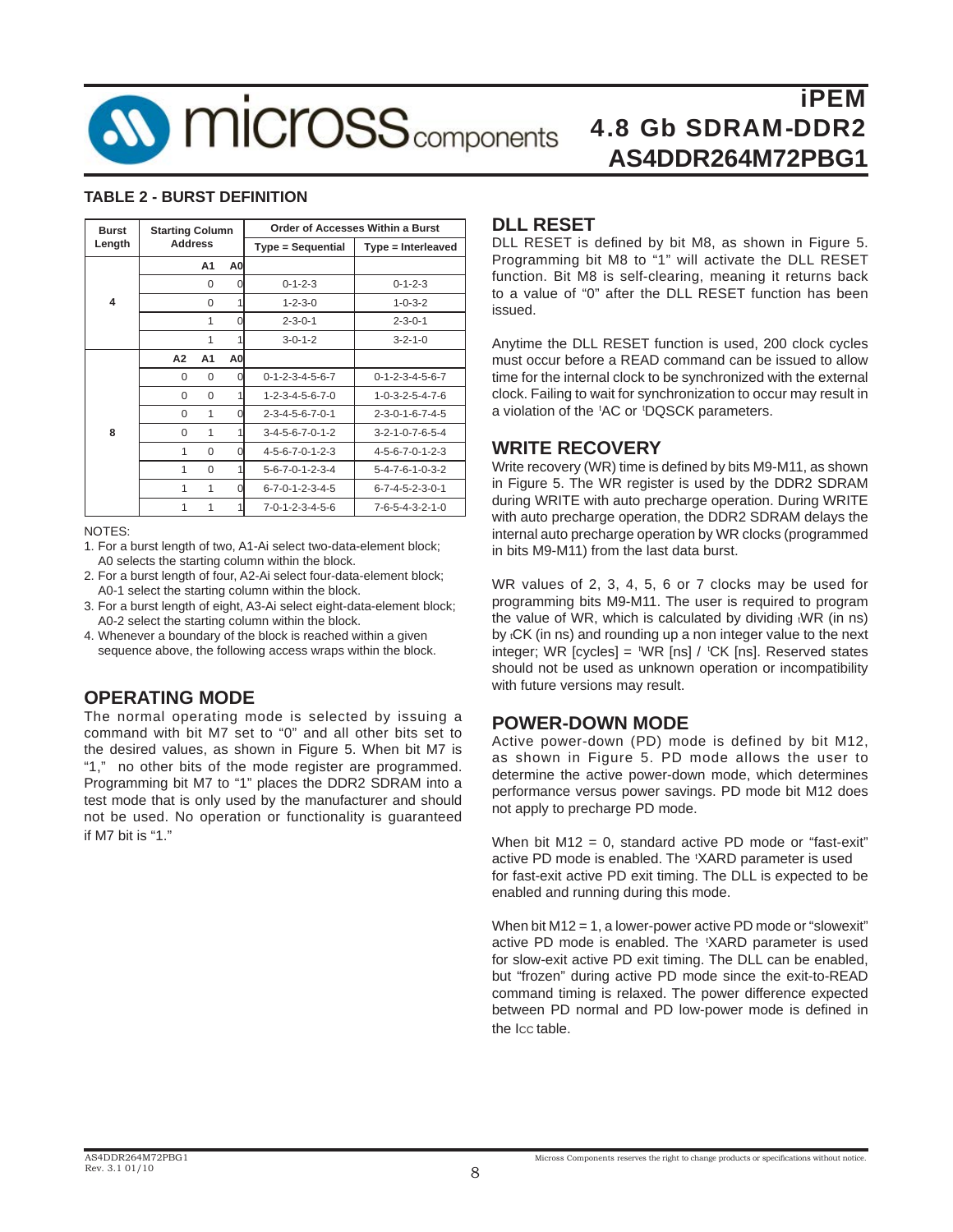

#### **CAS LATENCY (CL)**

The CAS latency (CL) is defined by bits M4-M6, as shown in Figure 5. CL is the delay, in clock cycles, between the registration of a READ command and the availability of the first bit of output data. The CL can be set to 3, 4, 5, 6 or 7 clocks, depending on the speed grade option being used.

DDR2 SDRAM does not support any half-clock latencies. Reserved states should not be used as unknown operation or incompatibility with future versions may result.

DDR2 SDRAM also supports a feature called posted CAS additive latency (AL). This feature allows the READ command to be issued prior to tRCD (MIN) by delaying the internal command to the DDR2 SDRAM by AL clocks.

Examples of  $CL = 3$  and  $CL = 4$  are shown in Figure 6; both assume  $AL = 0$ . If a READ command is registered at clock edge *n*, and the CL is *m* clocks, the data will be available nominally coincident with clock edge *n*+*m (this assumes*  $AL = 0$ ).



#### **FIGURE 6 - CAS LATENCY (CL)**

3. Shown with nominal <sup>t</sup>AC, <sup>t</sup>DQSCK, and <sup>t</sup>DQSQ.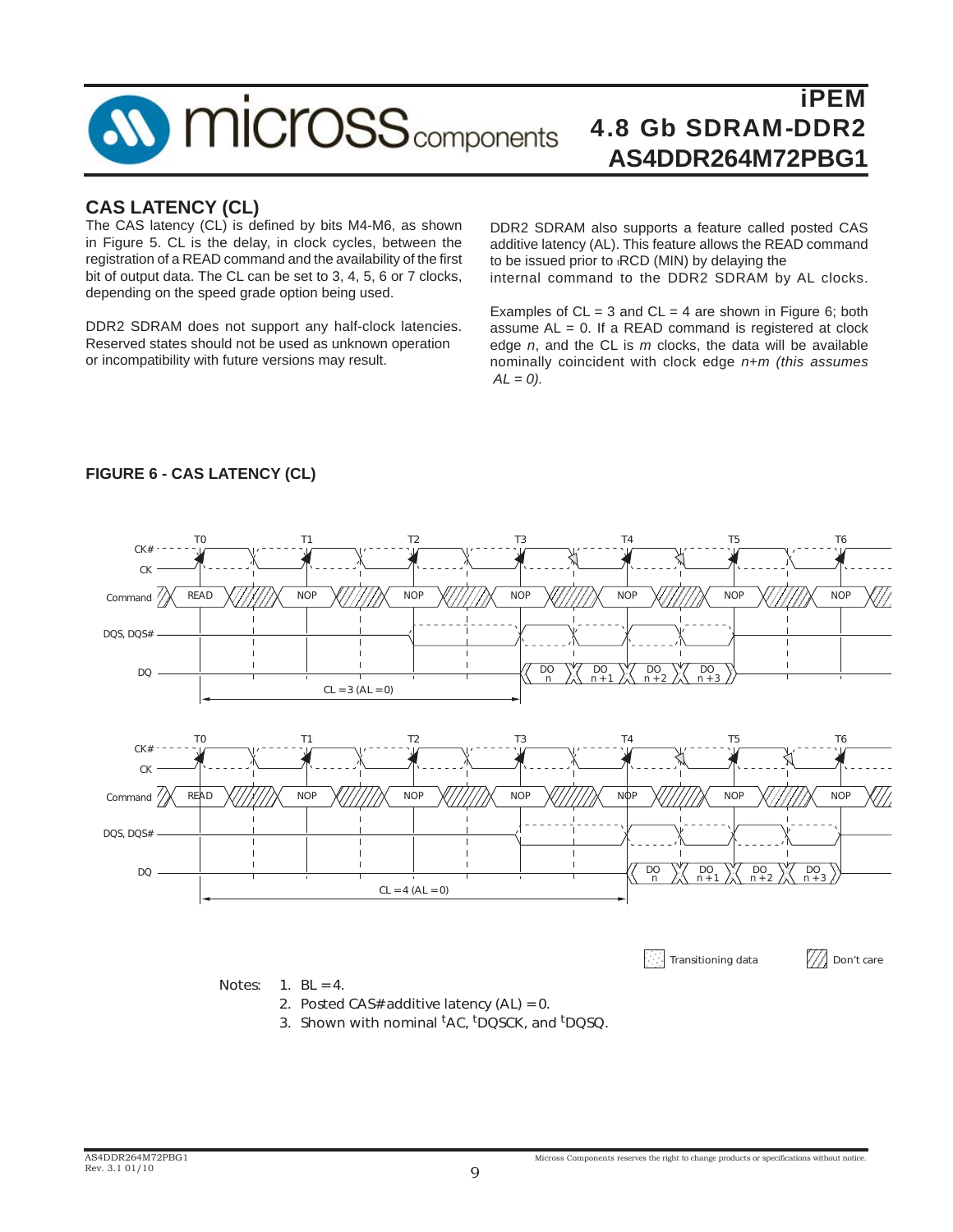

#### **EXTENDED MODE REGISTER (EMR)**

The extended mode register controls functions beyond those controlled by the mode register; these additional functions are DLL enable/disable, output drive strength, on die termination (ODT) (RTT), posted AL, off-chip driver impedance calibration (OCD), DQS# enable/disable, RDQS/RDQS# enable/disable, and output disable/enable. These functions are controlled via the bits shown in Figure 7. The EMR is programmed via the LOAD MODE (LM) command and will retain the stored information

until it is programmed again or the device loses power. Reprogramming the EMR will not alter the contents of the memory array, provided it is performed correctly.

The EMR must be loaded when all banks are idle and no bursts are in progress, and the controller must wait the specified time tMRD before initiating any subsequent operation. Violating either of these requirements could esult in unspecified operation.

#### **FIGURE 7 – EXTENDED MODE REGISTER DEFINITION**



|  | Mode reaister (MR)            |
|--|-------------------------------|
|  | Extended mode register (EMR)  |
|  | Extended mode register (EMR2) |
|  | Extended mode register (EMR3) |

Notes:

1.During initialization, all three bits must be set to "1" for OCD default state, then must be set to "0" before initialization is finished, as detailed in the initialization procedure.

2.E13 (A13) must be programmed to "0" and is reserved for future use.

3.E16 must be programmed to "0" and is reserved for future use.

4.Not all AL options are supported in any individual speed grade.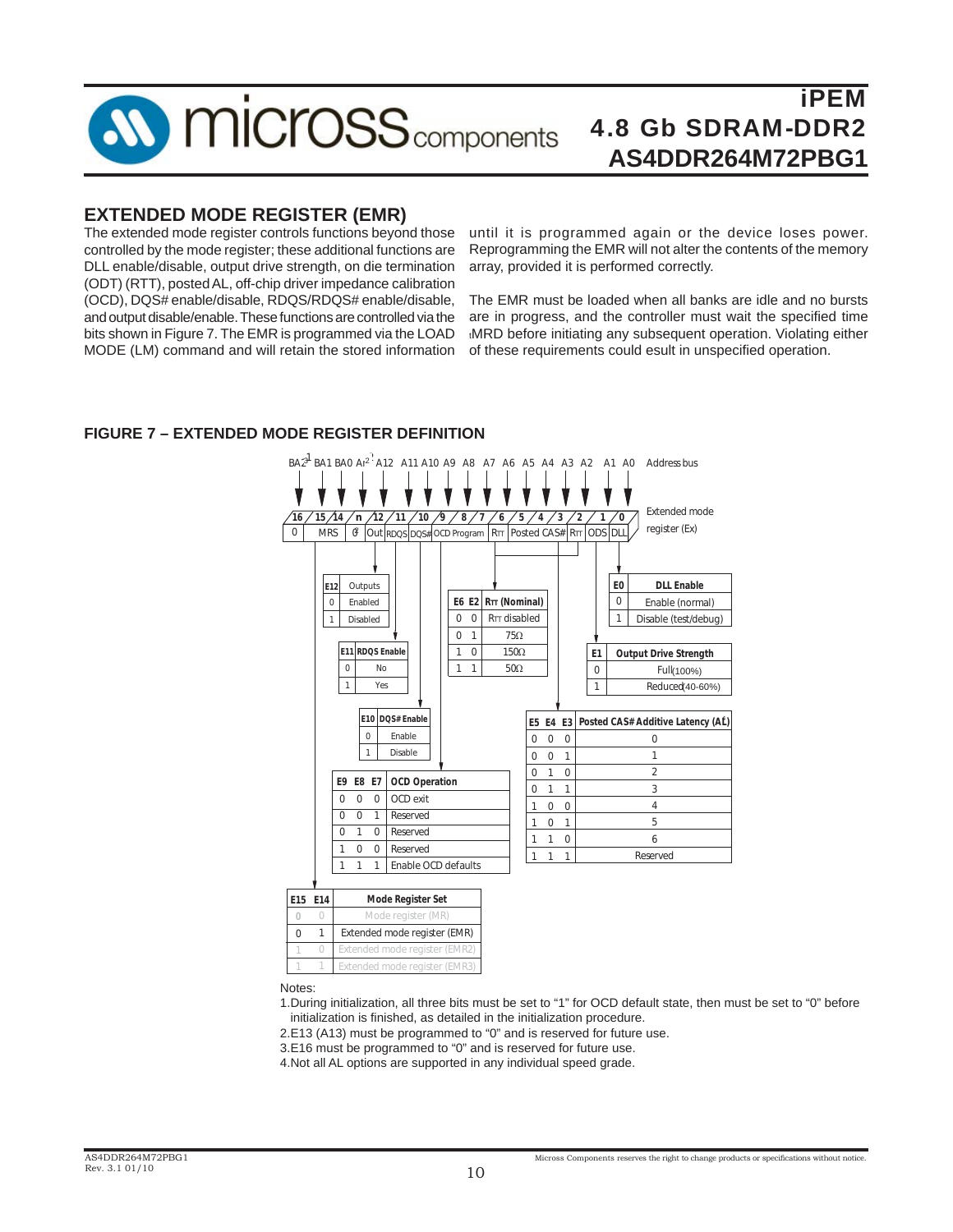

#### **DLL ENABLE/DISABLE**

The DLL may be enabled or disabled by programming bit E0 during the LM command, as shown in Figure 7. The DLL must be enabled for normal operation. DLL enable is required during power-up initialization and upon returning to normal operation after having disabled the DLL for the purpose of debugging or evaluation. Enabling the DLL should always be followed by resetting the DLL using an LM command.

The DLL is automatically disabled when entering SELF REFRESH operation and is automatically re-enabled and reset upon exit of SELF REFRESH operation. Any time the DLL is enabled (and subsequently reset), 200 clock cycles must occur before a READ command can be issued, to allow time for the internal clock to synchronize with the external clock. Failing to wait for synchronization to occur may result in a violation of the 'AC or 'DQSCK parameters.

#### **OUTPUT DRIVE STRENGTH**

The output drive strength is defined by bit E1, as shown in Figure 7. The normal drive strength for all outputs are specified to be SSTL 18. Programming bit  $E1 = 0$  selects normal (full strength) drive strength for all outputs. Selecting a reduced drive strength option  $(E1 = 1)$  will reduce all outputs to approximately 45-60 percent of the SSTL\_18 drive strength. This option is intended for the support of lighter load and/or point-to-point environments.

#### **DQS# ENABLE/DISABLE**

The DQS# ball is enabled by bit E10. When  $E10 = 0$ , DQS# is the complement of the differential data strobe pair DQS/DQS#. When disabled  $(E10 = 1)$ , DQS is used in a single ended mode and the DQS# ball is disabled. When disabled, DQS# should be left floating. This function is also used to enable/disable RDQS#. If RDQS is enabled  $(E11 = 1)$  and DQS# is enabled  $(E10 = 0)$ , then both DQS# and RDQS# will be enabled.

#### **OUTPUT ENABLE/DISABLE**

The OUTPUT ENABLE function is defined by bit E12, as shown in Figure 7. When enabled (E12 = 0), all outputs (DQs, DQS, DQS#, RDQS, RDQS#) function normally. When disabled (E12 = 1), all DDR2 SDRAM outputs (DQs, DQS, DQS#, RDQS, RDQS#) are disabled, thus removing output buffer current. The output disable feature is intended to be used during Icc characterization of read current.

#### **ON-DIE TERMINATION (ODT)**

ODT effective resistance,  $RTT$  (EFF), is defined by bits E2 and E6 of the EMR, as shown in Figure 7. The ODT feature is designed to improve signal integrity of the memory channel by allowing the DDR2 SDRAM controller to independently turn on/off ODT for any or all devices. RTT effective resistance values of 50 $Ω$ , 75 $Ω$ , and 150 $Ω$  are selectable and apply to each DQ, DQS/DQS#, RDQS/ RDQS#, UDQS/UDQS#, LDQS/LDQS#, DM, and UDM/ LDM signals. Bits (E6, E2) determine what ODT resistance is enabled by turning on/off "sw1," "sw2," or "sw3." The ODT effective resistance value is elected by enabling switch "sw1," which enables all R1 values that are 150Ω each, enabling an effective resistance of 75Ω (RTT2(EFF) = R2/2). Similarly, if "sw2" is enabled, all R2 values that are 300Ω each, enable an effective ODT resistance of 150 $\Omega$  (RTT2(EFF) = R2/2). Switch "sw3" enables R1 values of 100Ω enabling effective resistance of 50Ω Reserved states should not be used, as unknown operation or incompatibility with future versions may result.

The ODT control ball is used to determine when RTT(EFF) is turned on and off, assuming ODT has been enabled via bits E2 and E6 of the EMR. The ODT feature and ODT input ball are only used during active, active power-down (both fast-exit and slow-exit modes), and precharge powerdown modes of operation. ODT must be turned off prior to entering self refresh. During power-up and initialization of the DDR2 SDRAM, ODT should be disabled until issuing the EMR command to enable the ODT feature, at which point the ODT ball will determine the RTT(EFF) value. Any time the EMR enables the ODT function, ODT may not be driven HIGH until eight clocks after the EMR has been enabled. See "ODT Timing" section for ODT timing diagrams.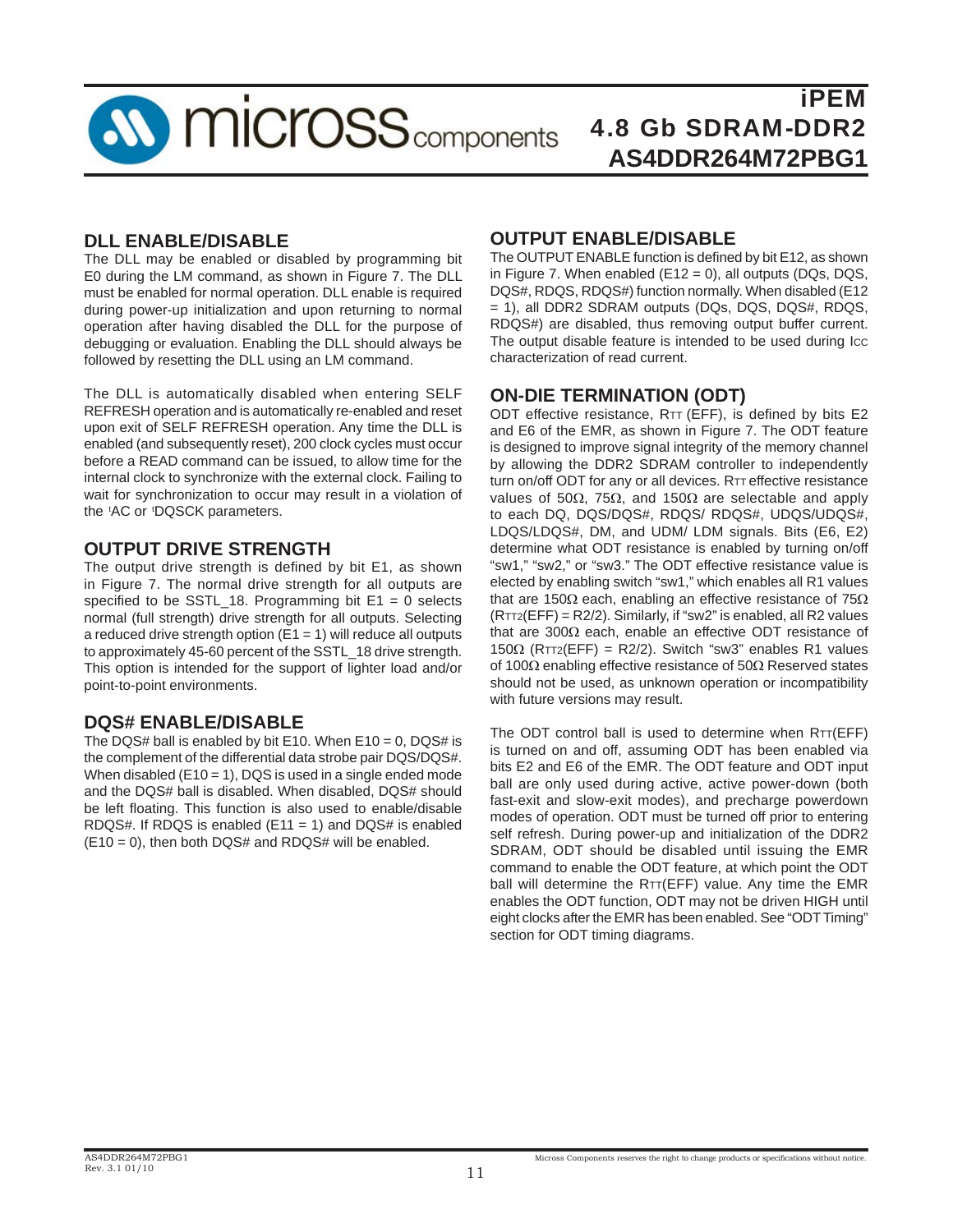#### iPEM **MICrOSS** components 4.8 Gb SDRAM-DDR2 **AS4DDR264M72PBG1**

#### **POSTED CAS ADDITIVE LATENCY (AL)**

Posted CAS additive latency (AL) is supported to make the command and data bus efficient for sustainable bandwidths in DDR2 SDRAM. Bits E3–E5 define the value of AL, as shown in Figure 7. Bits E3–E5 allow the user to program the DDR2 SDRAM with an inverse AL of 0, 1, 2, 3, 4, 5 or 6 clocks. Reserved states should not be used as unknown operation or incompatibility with future versions may result.

In this operation, the DDR2 SDRAM allows a READ or WRITE command to be issued prior to tRCD (MIN) with the requirement that  $AL = tRCD$  (MIN). A typical application using this feature would set AL =  $\epsilon$ RCD (MIN) - 1x  $\epsilon_{CK}$ . The READ or WRITE command is held for the time of the AL before it is issued internally to the DDR2 SDRAM device. RL is controlled by the sum of AL and CL;  $RL = AL+CL$ . Write latency (WL) is equal to RL minus one clock;  $WL = AL + CL - 1 x t_{CK}$ .

#### **FIGURE 8 - EXTENDED MODE REGISTER 2 (EMR2) DEFINITION**



Notes:

1.E16 bit (BA2) must be programmed to "0" and is reserved for future use.

2.Mode bits (En) with corresponding address balls (An) greater than A12 are reserved for future use and must be programmed to "0."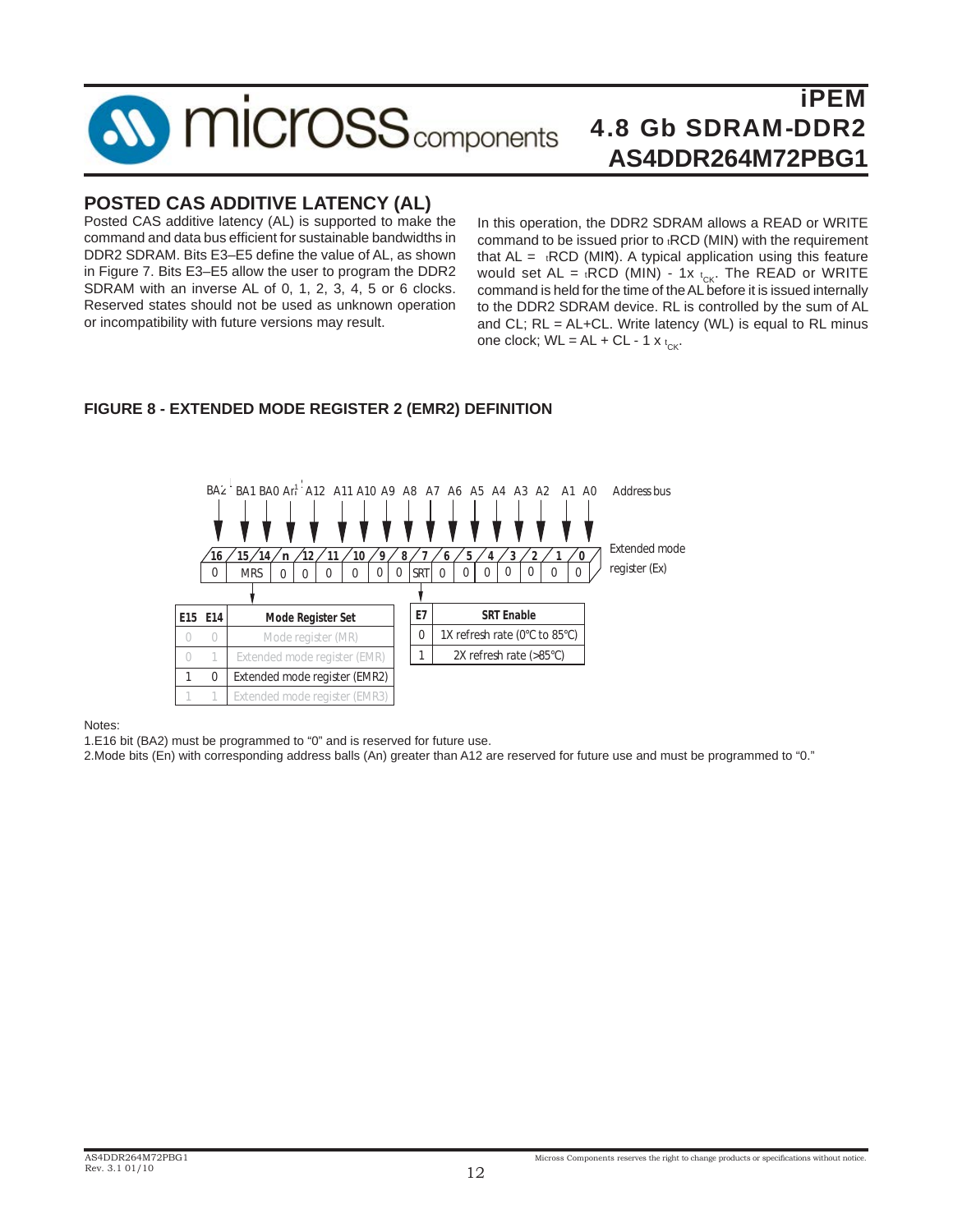

#### **FIGURE 9 - EXTENDED MODE REGISTER 3 (EMR3) DEFINITION**



Notes:

........<br>1.Mode bits (En) with corresponding address balls (An) greater than A12 are reserved for future use and must be programmed to "0." 2.E16 (BA2) must be programmed to "0" on this device and is reserved for future use.

#### **EXTENDED MODE REGISTER 2**

The extended mode register 2 (EMR2) controls functions beyond those controlled by the mode register. Currently all bits in EMR2 are reserved, as shown in Figure 8. The EMR2 is programmed via the LM command and will retain the stored information until it is programmed again or the device loses power. Reprogramming the EMR will not alter the contents of the memory array, provided it is performed correctly.

EMR2 must be loaded when all banks are idle and no bursts are in progress, and the controller must wait the specified time tMRD before initiating any subsequent operation. Violating either of these requirements could result in unspecified operation.

#### **EXTENDED MODE REGISTER 3**

The extended mode register 3 (EMR3) controls functions beyond those controlled by the mode register. Currently, all bits in EMR3 are reserved, as shown in Figure 9. The EMR3 is programmed via the LM command and will retain the stored information until it is programmed again or the device loses power. Reprogramming the EMR will not alter the contents of the memory array, provided it is performed correctly.

EMR3 must be loaded when all banks are idle and no bursts are in progress, and the controller must wait the specifi ed time tMRD before initiating any subsequent operation. Violating either of these requirements could result in unspecified operation.

#### **COMMAND TRUTH TABLES**

The following tables provide a quick reference of DDR2 SDRAM available commands, including CKE power-down modes, and bank-to-bank commands.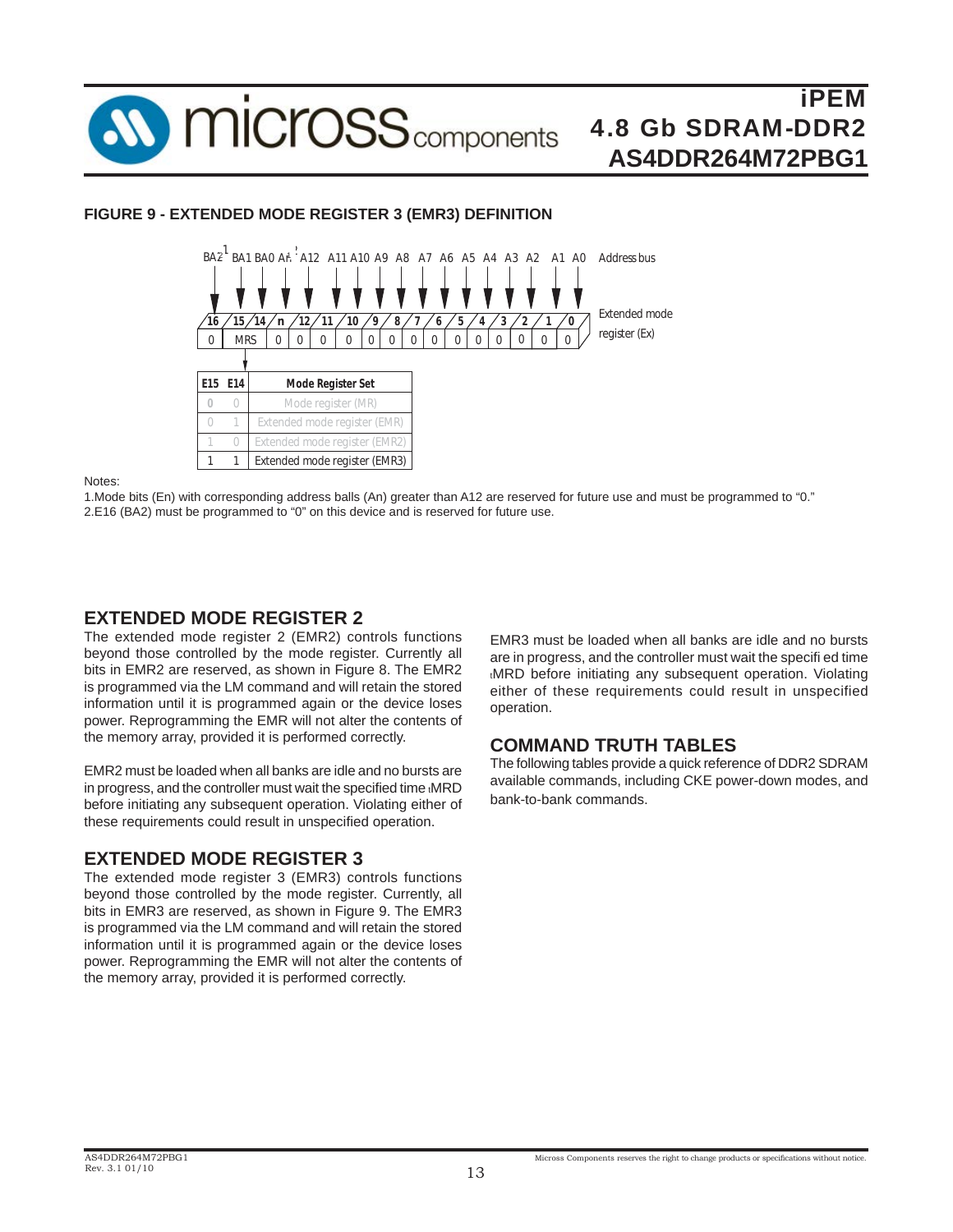

#### **TABLE 3 - TRUTH TABLE - DDR2 COMMANDS**

|                                  | <b>CKE</b>               |                  |     |          |      |     | <b>BA2 thru</b> |                    |         |                          |                |
|----------------------------------|--------------------------|------------------|-----|----------|------|-----|-----------------|--------------------|---------|--------------------------|----------------|
| <b>Function</b>                  | <b>Previous</b><br>Cycle | Current<br>Cycle | CS# | RAS#     | CAS# | WE# | BA <sub>0</sub> | A12<br>A11         | A10     | $A9-AO$                  | <b>Notes</b>   |
| <b>LOAD MODE</b>                 | H                        | H                | L   | L        | L    | L   | <b>BA</b>       |                    | OP CODE |                          | $\overline{2}$ |
| <b>REFRESH</b>                   | H                        | H                | L   | L        | L    | Н   | $\times$        | X                  | X       | $\times$                 |                |
| <b>SELF-REFRESH Entry</b>        | H                        | L                | L   | L        | L    | H   | $\times$        | X                  | X       | X                        |                |
| <b>SELF-REFRESH exit</b>         | L                        | H                | H   | $\times$ | X    | X   | $\times$        | X                  | X       | X                        | $\overline{7}$ |
|                                  |                          |                  | L   | H        | H    | H   |                 |                    |         |                          |                |
| <b>Single Bank Precharge</b>     | H                        | H                | L   | L        | н    | L   | $\mathsf{X}$    | X                  | L       | $\times$                 | $\overline{2}$ |
| <b>All banks PRECHARGE</b>       | H                        | H                | L   | L        | Н    | L   | X               | X                  | Н       | X                        |                |
| <b>Bank Activate</b>             | H                        | H                | L   | L        | н    | L   | <b>BA</b>       | <b>ROW ADDRESS</b> |         |                          |                |
| <b>WRITE</b>                     | H                        | Н                | L   | L        | н    | L   | <b>BA</b>       | Column<br>Address  | L       | Column<br><b>Address</b> | 2,3            |
| <b>WRITE with auto precharge</b> | H                        | Н                | L   | H        | L    | L   | <b>BA</b>       | Column<br>Address  | H       | Column<br>Address        | 2,3            |
| <b>READ</b>                      | H                        | Н                | L   | H        | L    | н   | <b>BA</b>       | Column<br>Address  | L       | Column<br>Address        | 2,3            |
| <b>READ with auto precharge</b>  | H                        | Н                | L   | H        | L    | н   | <b>BA</b>       | Column<br>Address  | L       | Column<br>Address        | 2,3            |
| <b>NO OPERATION</b>              | H                        | X                | L   | H        | H    | H   | $\times$        | X                  | X       | $\times$                 |                |
| <b>Device DESELECT</b>           | H                        | X                | Н   | X        | X    | X   | X               | X                  | X       | X                        |                |
| <b>POWER-DOWN entry</b>          | H                        | L                | H   | X        | X    | X   | X               | X                  | X       | X                        | 4              |
|                                  |                          |                  | L   | H        | H    | H   |                 |                    |         |                          |                |
| <b>POWER-DOWN exit</b>           | L                        | H                | H   | $\times$ | X    | X   | $\times$        | X                  | X       | X                        | 4              |
|                                  |                          |                  | L   | H        | н    | н   |                 |                    |         |                          |                |

- Note: 1. All DDR2-SDRAM commands are defined by staes of CS#, RAS#, CAS#, WE#, and CKE a the rising edge of the clock.
	- 2. Bank addresses (BA) BA2-BA0 determine which bank is to be operated upon. BA during a LM command selects which mode register is programmed.
	- 3. Burst reads or writes at BL=4 cannot be terminated or interrupted.
	- 4. The power down mode does not perform any REFRESH operations. The duration of power down is therefore limited by the refresh requirements outlined in the AC parametric section.
	- 5. The state of ODT does not effect the states described in this table. The ODT function is not available during self refresh. See "On Die Termination (ODT)" for details.
	- 6. "X" means "H or  $L$ " (but a defined logic level)
	- 7. Self refresh exit is asynchronous.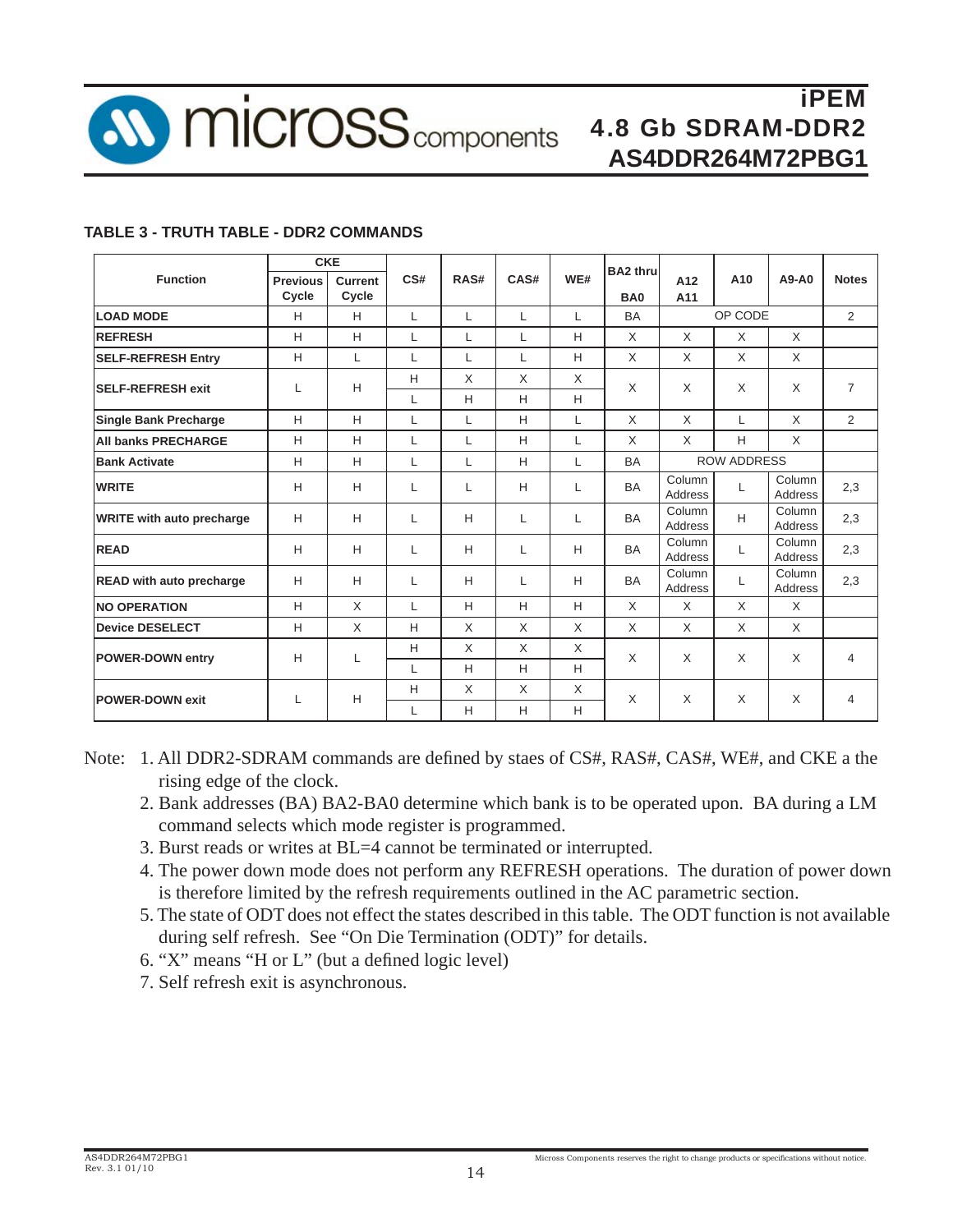

#### **DESELECT**

The DESELECT function (CS# HIGH) prevents new commands from being executed by the DDR2 SDRAM. The DDR2 SDRAM is effectively deselected. Operations already in progress are not affected.

#### **NO OPERATION (NOP)**

The NO OPERATION (NOP) command is used to instruct the selected DDR2 SDRAM to perform a NOP (CS# is LOW; RAS#, CAS#, and WE are HIGH). This prevents unwanted commands from being registered during idle or wait states. Operations already in progress are not affected.

#### **LOAD MODE (LM)**

The mode registers are loaded via inputs BA2–BA0, and A12–A0. BA2–BA0 determine which mode register will be programmed. See "Mode Register (MR)". The LM command can only be issued when all banks are idle, and a subsequent execute able command cannot be issued until tMRD is met.

#### **BANK/ROW ACTIVATION ACTIVE COMMAND**

The ACTIVE command is used to open (or activate) a row in a particular bank for a subsequent access. The value on the BA2–BA0 inputs selects the bank, and the address provided on inputs A12–A0 selects the row. This row remains active (or open) for accesses until a PRECHARGE command is issued to that bank. A PRECHARGE command must be issued before opening a different row in the same bank.

#### **ACTIVE OPERATION**

Before any READ or WRITE commands can be issued to a bank within the DDR2 SDRAM, a row in that bank must be opened (activated), even when additive latency is used. This is accomplished via the ACTIVE command, which selects both the bank and the row to be activated.

After a row is opened with an ACTIVE command, a READ or WRITE command may be issued to that row, subject to the tRCD specification. tRCD (MIN) should be divided by the clock period and rounded up to the next whole number to determine the earliest clock edge after the ACTIVE command on which a READ or WRITE command can be entered. The same procedure is used to convert other specification limits from time units to clock cycles. For example, a <sub>t</sub>RCD (MIN) specification of 20ns with a 266 MHz clock ( $t$ CK = 3.75ns) results in 5.3 clocks, rounded up to 6.

A subsequent ACTIVE command to a different row in the same bank can only be issued after the previous active row has been closed (precharged). The minimum time interval between successive ACTIVE commands to the same bank is defined by tRC

A subsequent ACTIVE command to another bank can be issued while the first bank is being accessed, which results in a reduction of total row-access overhead. The minimum time interval between successive ACTIVE commands to different banks is defined by tRRD.

#### **FIGURE 10 - ACTIVE COMMAND**

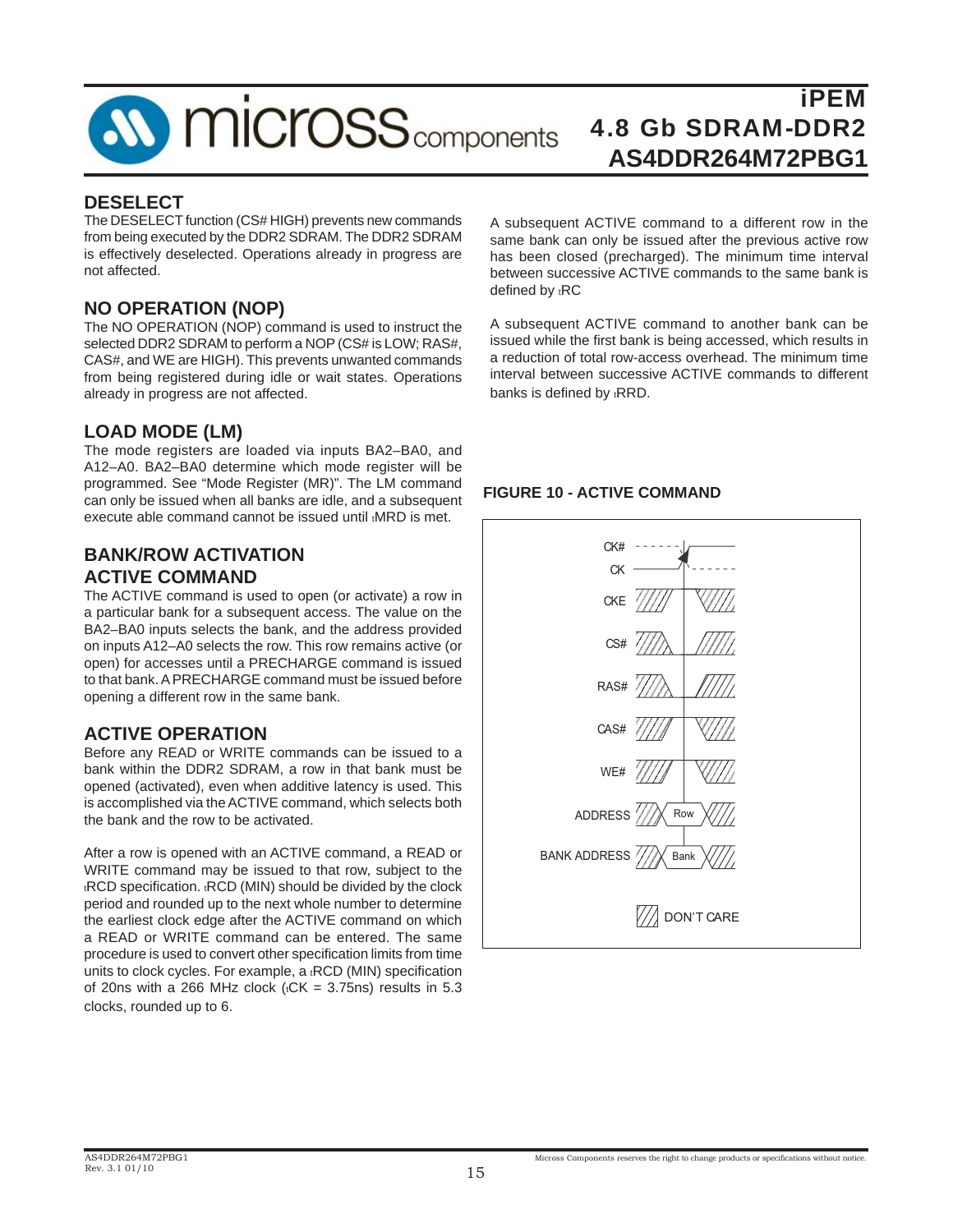

#### **READ COMMAND**

The READ command is used to initiate a burst read access to an active row. The value on the BA2–BA0 inputs selects the bank, and the address provided on inputs A0–i (where  $i = A9$ ) selects the starting column location. The value on input A10 determines whether or not auto precharge is used. If auto precharge is selected, the row being accessed will be precharged at the end of the READ burst; if auto precharge is not selected, the row will remain open for subsequent accesses.

#### **READ OPERATION**

READ bursts are initiated with a READ command. The starting column and bank addresses are provided with the READ command and auto precharge is either enabled or disabled for that burst access. If auto precharge is enabled, the row being accessed is automatically precharged at the completion of the burst. If auto precharge is disabled, the row will be left open after the completion of the burst.

During READ bursts, the valid data-out element from the starting column address will be available READ latency (RL) clocks later. RL is defined as the sum of AL and CL;  $RL = AL$ + CL. The value for AL and CL are programmable via the MR and EMR commands, respectively. Each subsequent data-out element will be valid nominally at the next positive or negative clock edge (i.e., at the next crossing of CK and CK#).

DQS/DQS# is driven by the DDR2 SDRAM along with output data. The initial LOW state on DQS and HIGH state on DQS# is known as the read preamble (RPRE). The LOW state on DQS and HIGH state on DQS# coincident with the last data-out element is known as the read postamble  $(EPST)$ .

 Upon completion of a burst, assuming no other commands have been initiated, the DQ will go High-Z.

Data from any READ burst may be concatenated with data from a subsequent READ command to provide a continuous flow of data. The first data element from the new burst follows the last element of a completed burst. The new READ command should be issued *x* cycles after the first READ command, where *x* equals BL / 2 cycles.

#### **FIGURE 11 - READ COMMAND**

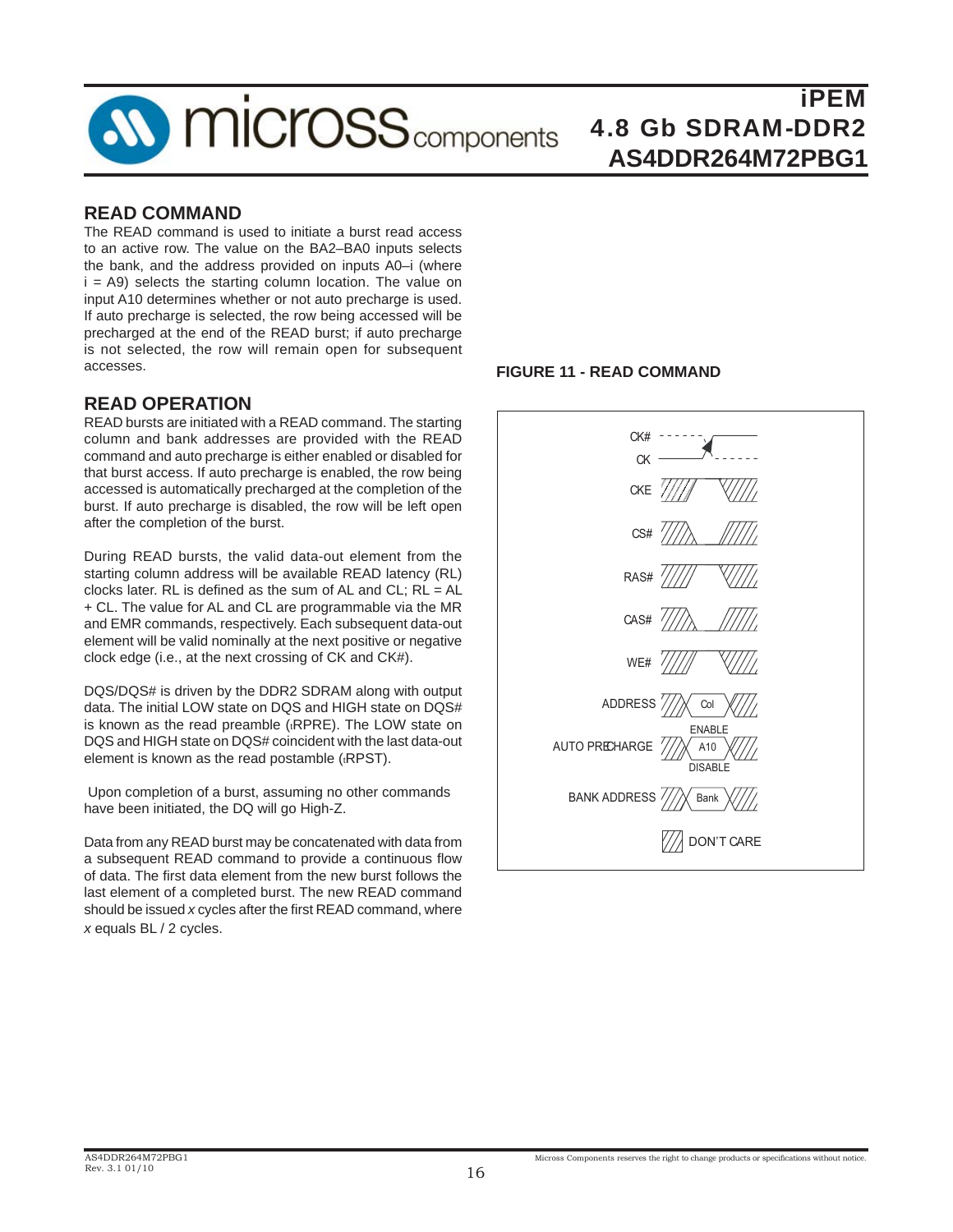## **SV MICroSS** components

## iPEM 4.8 Gb SDRAM-DDR2 **AS4DDR264M72PBG1**

#### **WRITE COMMAND**

The WRITE command is used to initiate a burst write access to an active row. The value on the BA2–BA0 inputs selects the bank, and the address provided on inputs A0–9 selects the starting column location. The value on input A10 determines whether or not auto precharge is used. If auto precharge is selected, the row being accessed will be precharged at the end of the WRITE burst; if auto precharge is not selected, the row will remain open for subsequent accesses.

Input data appearing on the DQ is written to the memory array subject to the DM input logic level appearing coincident with the data. If a given DM signal is registered LOW, the corresponding data will be written to memory; if the DM signal is registered HIGH, the corresponding data inputs will be ignored, and a WRITE will not be executed to that byte/column location.

#### **WRITE OPERATION**

WRITE bursts are initiated with a WRITE command, as shown in Figure 12. DDR2 SDRAM uses WL equal to RL minus one clock cycle  $[WL = RL - 1CK = AL + (CL - 1CK)]$ . The starting column and bank addresses are provided with the WRITE command, and auto precharge is either enabled or disabled for that access. If auto precharge is enabled, the row being accessed is precharged at the completion of the burst. For the generic WRITE commands used in the following illustrations, auto precharge is disabled.

During WRITE bursts, the first valid data-in element will be registered on the first rising edge of DQS following the WRITE command, and subsequent data elements will be registered on successive edges of DQS. The LOW state on DQS between the WRITE command and the first rising edge is known as the write preamble; the LOW state on DQS following the last data-in element is known as the write postamble.

The time between the WRITE command and the fi rst rising DQS edge is WL  $\pm$   $_{\text{bQSS}}$ . Subsequent DQS positive rising edges are timed, relative to the associated clock edge, as  $\pm$ tDQSS. tDQSS is specified with a relatively wide range (25 percent of one clock cycle). All of the WRITE diagrams show the nominal case, and where the two extreme cases (tDQSS [MIN] and tDQSS [MAX]) might not be intuitive, they have also been included. Upon completion of a burst, assuming no other commands have been initiated, the DQ will remain High-Z and any additional input data will be ignored.

Data for any WRITE burst may be concatenated with a subsequent WRITE command to provide continuous flow of input data. The fi rst data element from the new burst is applied after the last element of a completed burst. The new WRITE command should be issued x cycles after the first WRITE command, where *x* equals BL/2.

DDR2 SDRAM supports concurrent auto precharge options, as shown in Table 4.

DDR2 SDRAM does not allow interrupting or truncating any WRITE burst using  $BL = 4$  operation. Once the  $BL = 4$  WRITE command is registered, it must be allowed to complete the entire WRITE burst cycle. However, a WRITE (with auto precharge disabled) using BL = 8 operation might be interrupted and truncated ONLY by another WRITE burst as long as the interruption occurs on a 4-bit boundary, due to the 4*n* prefetch architecture of DDR2 SDRAM. WRITE burst BL = 8 operations may not to be interrupted or truncated with any command except another WRITE command.

Data for any WRITE burst may be followed by a subsequent READ command. The number of clock cycles required to meet tWTR is either 2 or tWTR/tCK, whichever is greater. Data for any WRITE burst may be followed by a subsequent PRECHARGE command. tWT starts at the end of the data burst, regardless of the data mask condition.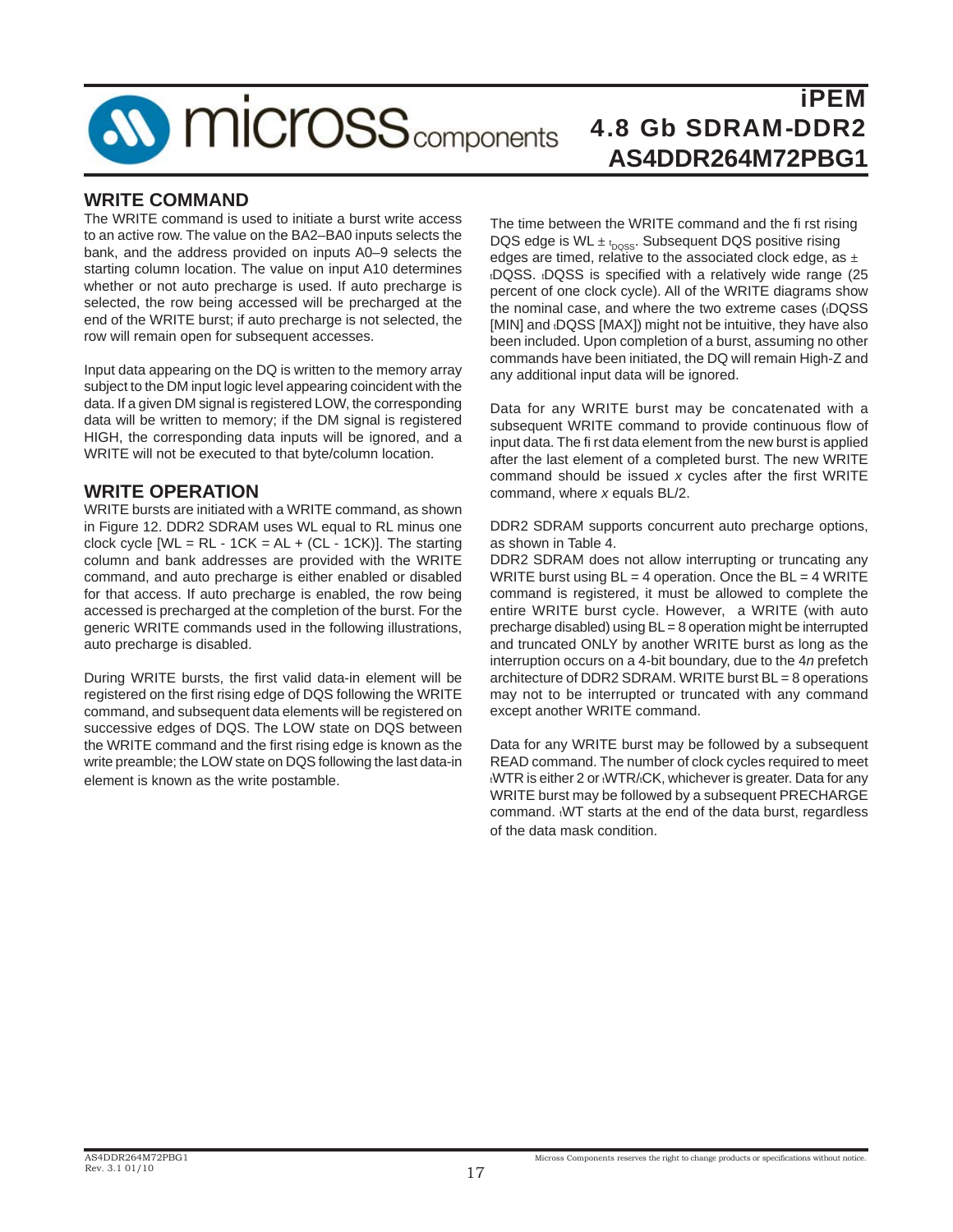

#### **FIGURE 12 - WRITE COMMAND**



#### **TABLE 4 - WRITE USING CONCURRENT AUTO PRECHARGE**

| From Command (Bank n)            | To Command (Bank m)  | Minimum Delay (With Concurrent)<br><b>Auto Precharge)</b> | <b>Units</b>     |
|----------------------------------|----------------------|-----------------------------------------------------------|------------------|
|                                  | READ OR READ w/ AP   | $(CL-1) + (BL/2) +$ <sup>t</sup> WTR                      | $^{\text{t}}$ CK |
| <b>WRITE with Auto Precharge</b> | WRITE OR WRITE w/ AP | (BL/2)                                                    | $^{\text{t}}$ CK |
|                                  | PRECHARGE or ACTIVE  |                                                           | 'CΚ              |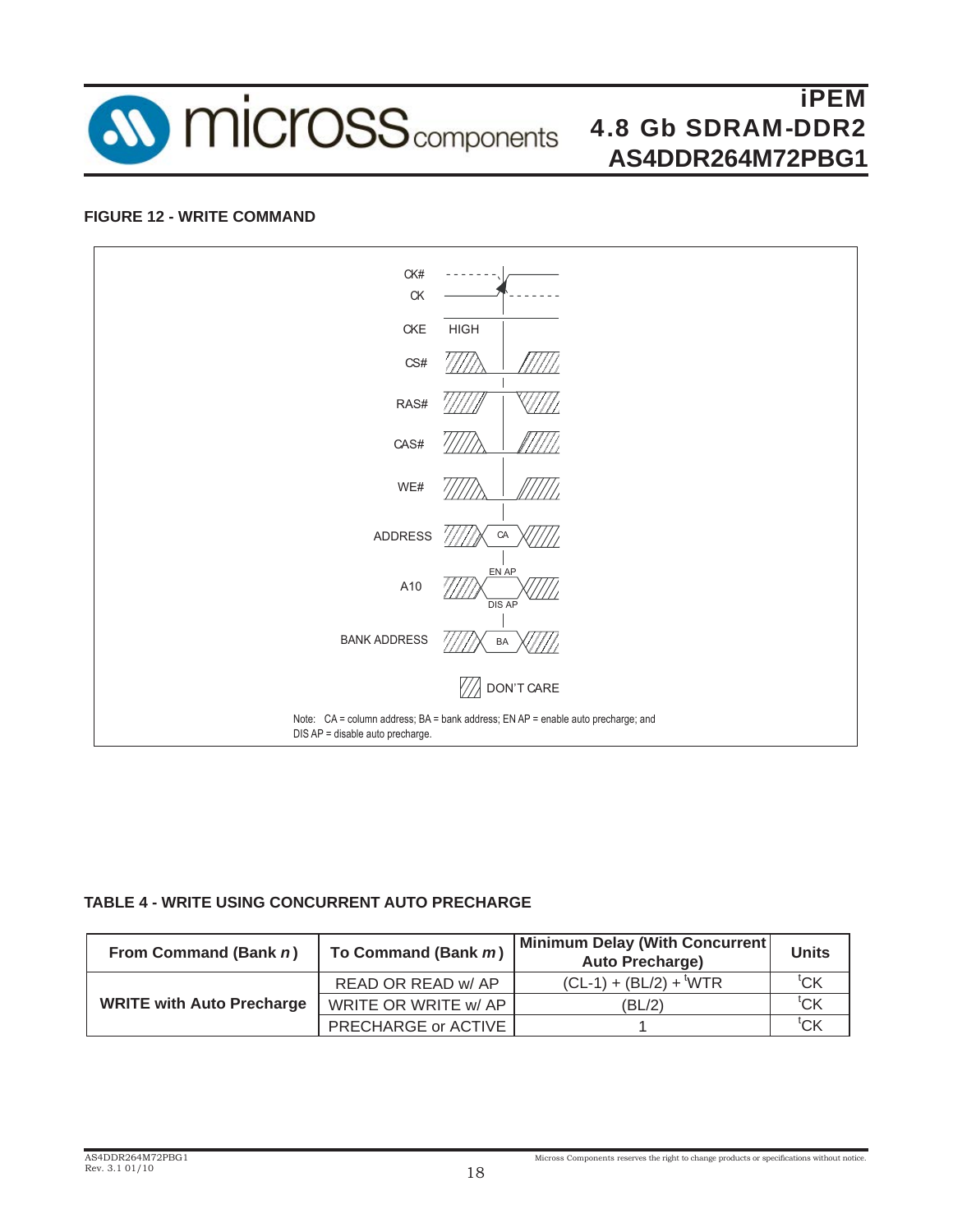

#### **PRECHARGE COMMAND**

The PRECHARGE command, illustrated in Figure 13, is used to deactivate the open row in a particular bank or the open row in all banks. The bank(s) will be available for a subsequent row activation a specified time (tRP) after the PRECHARGE command is issued, except in the case of concurrent auto precharge, where a READ or WRITE command to a different bank is allowed as long as it does not interrupt the data transfer in the current bank and does not violate any other timing parameters. Once a bank has been precharged, it is in the idle state and must be activated prior to any READ or WRITE commands being issued to that bank. A PRECHARGE command is allowed if there is no open row in that bank (idle state) or if the previously open row is already in the process of precharging. However, the precharge period will be determined by the last PRECHARGE command issued to the bank.

#### **PRECHARGE OPERATION**

Input A10 determines whether one or all banks are to be precharged, and in the case where only one bank is to be precharged, inputs BA2–BA0 select the bank. Otherwise BA2–BA0 are treated as "Don't Care." When all banks are to be precharged, inputs BA2–BA0 are treated as "Don't Care."

Once a bank has been precharged, it is in the idle state and must be activated prior to any READ or WRITE commands being issued to that bank. <sub>t</sub>RPA timing applies when the PRECHARGE (ALL) command is issued, regardless of the number of banks already open or closed. If a single-bank PRECHARGE command is issued, tRP timing applies.

#### **SELF REFRESH COMMAND**

The SELF REFRESH command can be used to retain data in the DDR2 SDRAM, even if the rest of the system is powered down. When in the self refresh mode, the DDR2 SDRAM retains data without external clocking. All power supply inputs (including VREF) must be maintained at valid levels upon entry/ exit and during SELF REFRESH operation.

The SELF REFRESH command is initiated like a REFRESH command except CKE is LOW. The DLL is automatically disabled upon entering self refresh and is automatically enabled upon exiting self refresh (200 clock

#### **FIGURE 13 – PRECHARGE COMMAND**



issued). The differential clock should remain stable and meet tCKE specifications at least 1 x tCK after entering self refresh mode. All command and address input signals except CKE are "Don't Care" during self refresh.

cycles must then occur before a READ command can be or DESELECT commands for 200 clock cycles before applying The procedure for exiting self refresh requires a sequence of commands. First, the differential clock must be stable and meet tCK specifications at least 1 x tCK prior to CKE going back HIGH. Once CKE is HIGH ((CLE(MIN) has been satisfied with four clock registrations), the DDR2 SDRAM must have NOP or DESELECT commands issued for **EXSNR** because time is required for the completion of any internal refresh in progress. A simple algorithm for meeting both refresh and DLL requirements is to apply NOP any other command.

Note: Self refresh not available at military temperature.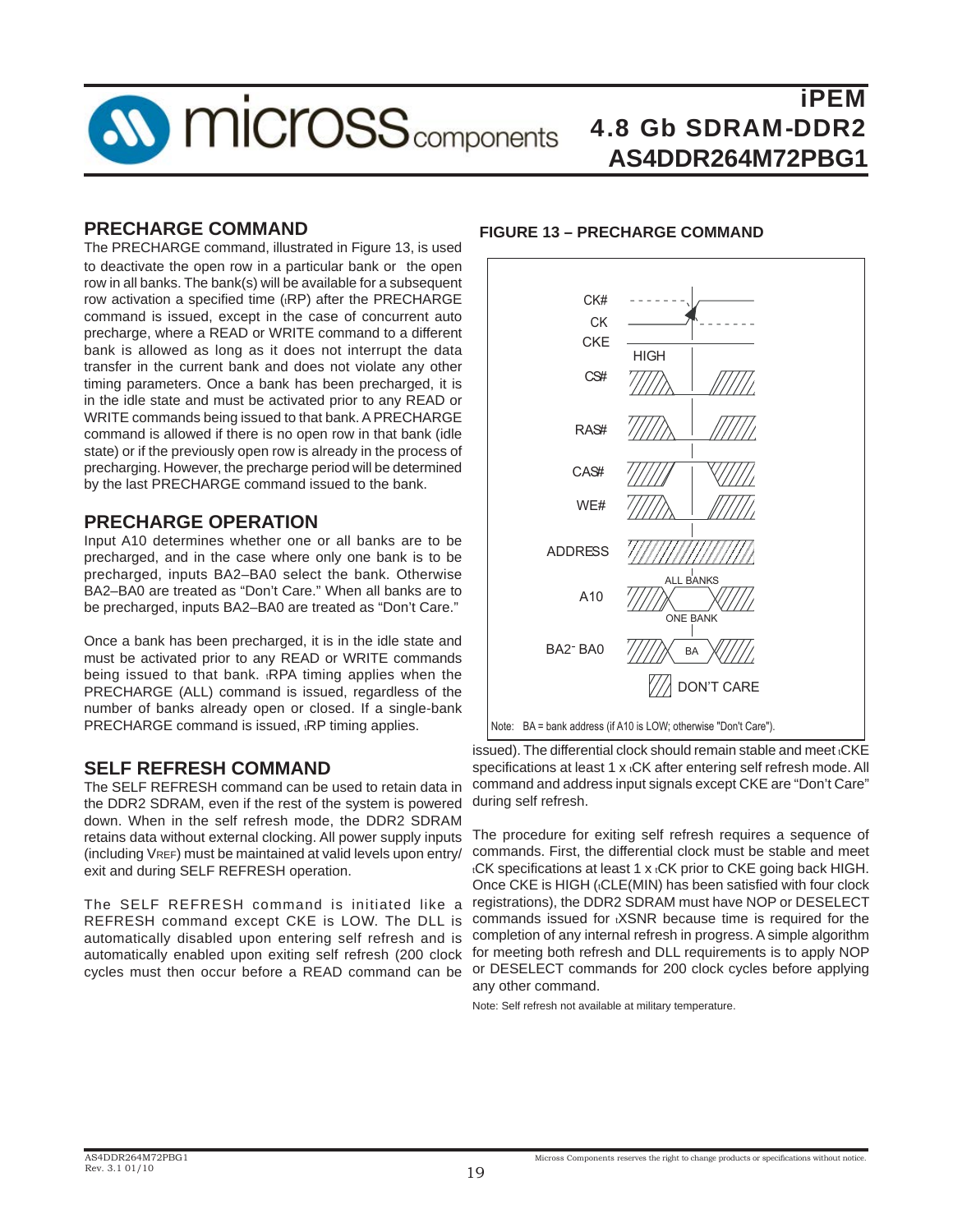

#### **RESET FUNCTION**

#### **(CKE LOW Anytime)**

DDR2 SDRAM applications may go into a reset state anytime during normal operation. If an application enters a reset condition, CKE is used to ensure the DDR2 SDRAM device resumes normal operation after reinitializing. All data will be lost during a reset condition; however, the DDR2 SDRAM device will continue to operate properly if the following conditions outlined in this section are satisfied.

The reset condition defined here assumes all supply voltages  $(V_{DD}, V_{DDQ}$  and  $V_{REF}$ ) are stable and meet all DC specifications prior to, during, and after the RESET operation. All other input pins of the DDR2 SDRAM device are a "Don't Care" during RESET with the exception of CKE.

If CKE asynchronously drops LOW during any valid operation (including a READ or WRITE burst), the memory controller must satisfy the timing parameter tDELAY before turning off the clocks. Stable clocks must exist at the CK, CK# inputs of the DRAM before CKE is raised HIGH, at which time the normal initialization sequence must occur. The DDR2 SDRAM device is now ready for normal operation after the initialization sequence.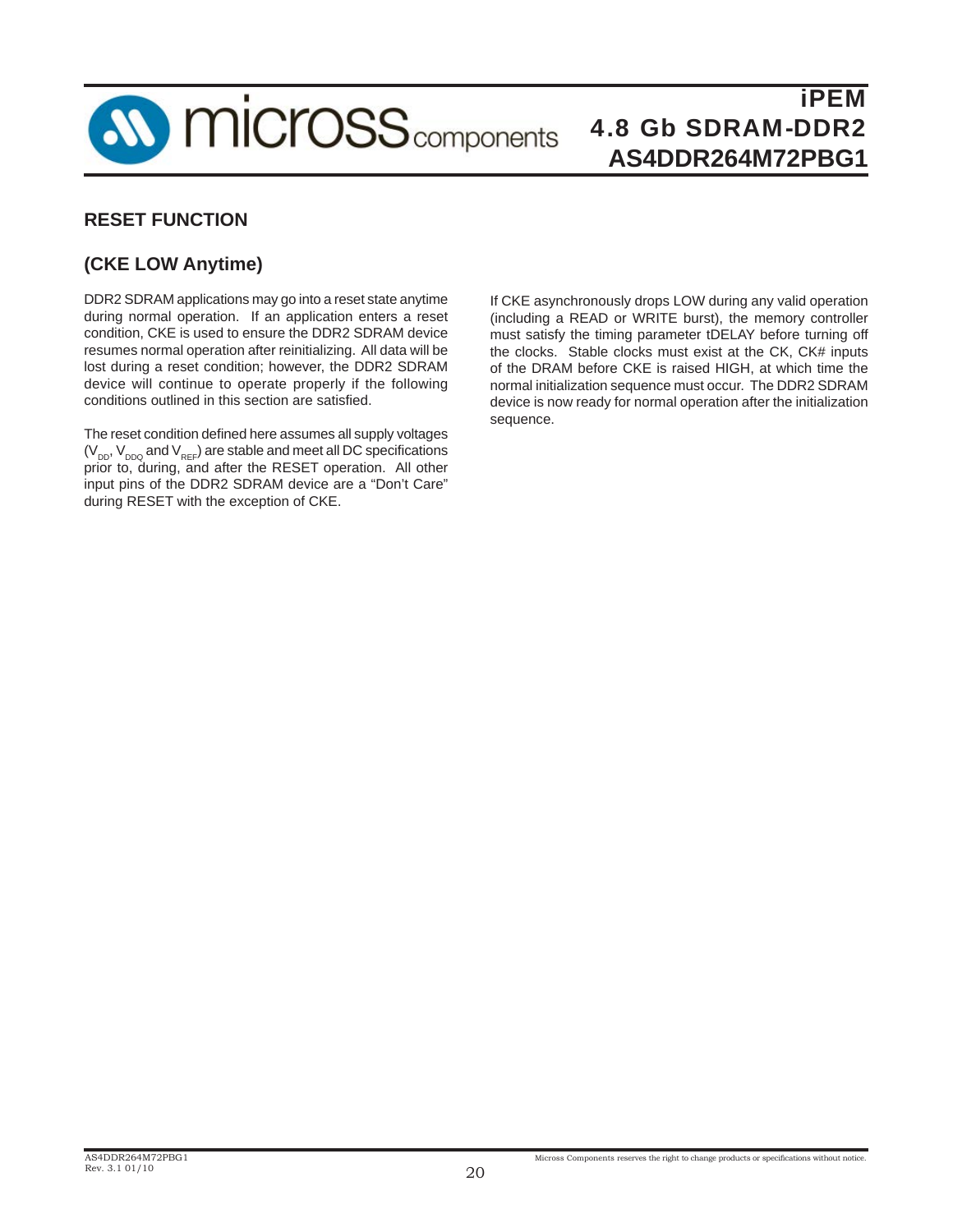

#### **DC OPERATING CONDITIONS**

| Parameter              | Symbol          | <b>MIN</b>           | TVD                  | <b>MAX</b>           | <b>Units</b> | <b>Notes</b> |
|------------------------|-----------------|----------------------|----------------------|----------------------|--------------|--------------|
| Supply Voltage         | V <sub>CC</sub> |                      | ı .o                 | 1.9                  |              |              |
| I/O Reference Voltage  | RFF <sup></sup> | $0.49 \times V_{CC}$ | $0.50 \times V_{CC}$ | $0.51 \times V_{CC}$ |              |              |
| I/O Termination Voltag | $V_{TT}$        | $V_{RFF}$ - 0.04     | V REF                | $V_{RFF}$ + 0.04     |              |              |

1. VREF is expected to equal Vcc/2 of the transmitting device and to track variations in the DC level of the same. Peak-to-peak noise on VREF may not exceed ± 1 percent of the DC value. Peak-topeak AC noise on VREF may not exceed  $\pm 2$  percent of VREF. This measurement is to be taken at the

nearest VREF bypass capacitor.

2. VTT is not applied directly to the device. VTT is a system supply for signal termination resistors, is expected to be set equal to VREF and must track variations in the DC level of VREF.

#### **ABSOLUTE MAXIMUM RATINGS**

| Symbol                       | <b>Parameter</b>                                                                                                                           |                                                             | Min     | <b>Max</b> | Unit         |
|------------------------------|--------------------------------------------------------------------------------------------------------------------------------------------|-------------------------------------------------------------|---------|------------|--------------|
| $V_{\rm CC}$                 | Voltage on V <sub>CC</sub> pin relative to V ss                                                                                            | $-1.0$                                                      | 2.3     | V          |              |
| $V_{IN}$ , $V_{OUT}$         | Voltage on any pin relative to $V_{\rm ss}$                                                                                                |                                                             | $-0.5$  | 2.3        | $\vee$       |
| ${\sf T}_{\text{STG}}$       | Storage Temperature                                                                                                                        |                                                             | $-55.0$ | 125.0      | $^{\circ}$ C |
| $\mathsf{T}_{\texttt{CASE}}$ | <b>Device Operating Temperature</b>                                                                                                        |                                                             | $-55.0$ | 125.0      | $^{\circ}C$  |
|                              |                                                                                                                                            | ADDR, BAx                                                   | $-10.0$ | 10.0       | uA           |
| ч                            | Input Leakage current; Any input 0V <v<sub>IN<v<sub>CC;<br/><math>V_{REF}</math> = .5XVCC; Other balls not under test = 0V</v<sub></v<sub> | RAS\, CAS\, WE\, CS\,<br>CKE, DM, DQS, DQS\,<br><b>RDQS</b> | $-5$    | 5          | uA           |
|                              |                                                                                                                                            | CK, CK\                                                     | $-5$    | 5          | uA           |
|                              |                                                                                                                                            | <b>DM</b>                                                   | $-5$    | 5          | uA           |
| $I_{OZ}$                     | OV ≤ VOUT ≤ VDD, DQ & ODT Disabled                                                                                                         | $-5$                                                        | 5       | uA         |              |
| <b>IVREF</b>                 | V <sub>REF</sub> Leakage Current                                                                                                           |                                                             | $-10$   | 10         | uA           |

#### **INPUT / OUTPUT CAPACITANCE**

 $T_{A}$  = 25°C, f = 1 MHz, V<sub>cc</sub> = 1.8V

| <b>Parameter</b>                                                    | <b>Symbol</b>               | <b>Max</b> | Unit |
|---------------------------------------------------------------------|-----------------------------|------------|------|
| Input capacitance (A0-A12, BA0-BA2, CS\, RAS\, CAS\, WE\, CKE, ODT) | $U$ ADDR                    | 25         | рF   |
| Input capacitance CK, CK#                                           | C <sub>IN2</sub>            |            | рF   |
| Input capacitance DM, DQS, DQS#                                     | $\mathsf{C}_{\mathsf{IN3}}$ | 10         | рF   |
| Input capacitance DQ0-71                                            | ৸০∪⊤                        | 12         | рF   |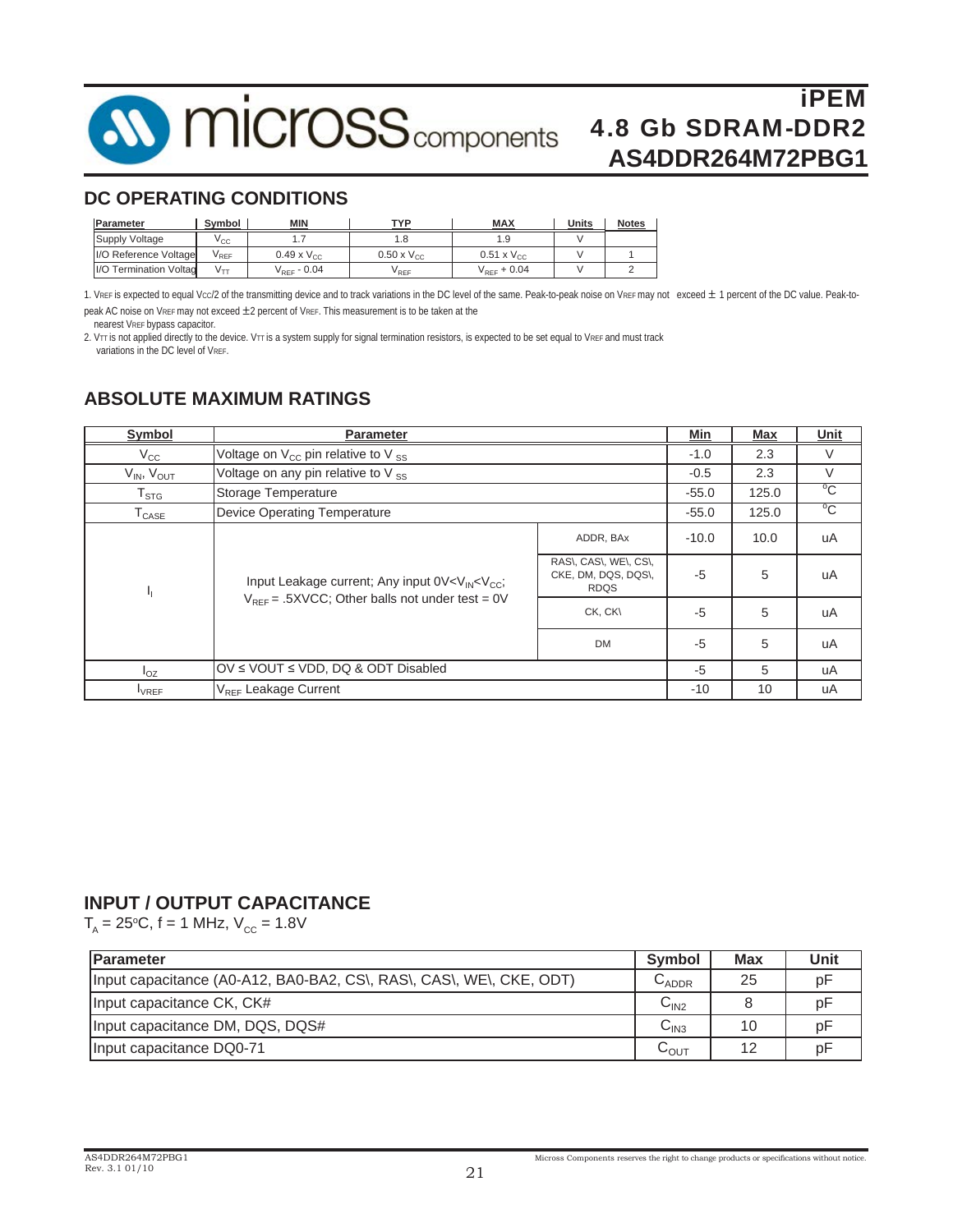

#### **INPUT DC LOGIC LEVEL**

All voltages referenced to Vss

| Parameter                    | <b>Symbol</b> | Min               | <b>Max</b>           | Unit |
|------------------------------|---------------|-------------------|----------------------|------|
| Input High (Logic 1) Voltage | $V_{IH}$ (DC) | $V_{RFF}$ + 0.125 | $V_{\rm CC}$ + 0.300 |      |
| Input Low (Logic 0) Voltage  | (DC)<br>Vп    | $-0.300$          | $V_{REF}$ - 0.125    |      |

Note 1: 300mV is allowed provided  $V_{cc}$  does not exceed 1.9V

#### **INPUT AC LOGIC LEVEL**

All voltages referenced to Vss

| <b>Parameter</b>                                    | Symbol        | Min               | Max                          | Unit |
|-----------------------------------------------------|---------------|-------------------|------------------------------|------|
| AC Input High (Logic 1) Voltage DDR2-400 & DDR2-533 | $V_{IH}$ (AC) | $V_{REF}$ + 0.250 | $V_{CC}$ +0.300 <sup>1</sup> |      |
| AC Input High (Logic 1) Voltage DDR2-667            | $V_{IH}$ (AC) | $V_{RFF}$ + 0.200 | $V_{cc}$ +0.300 $^{\circ}$   |      |
| ACInput Low (Logic 0) Voltage DDR2-400 & DDR2-533   | $V_{II}$ (AC) | $-0.3$            | $V_{\text{REF}}$ - 0.250     |      |
| AC Input Low (Logic 0) Voltage DDR2-667             | $V_{II}$ (AC) | $-0.3$            | $V_{REF}$ - 0.200            |      |

Note 1: 300mV is allowed provided  $V_{cc}$  does not exceed 1.9V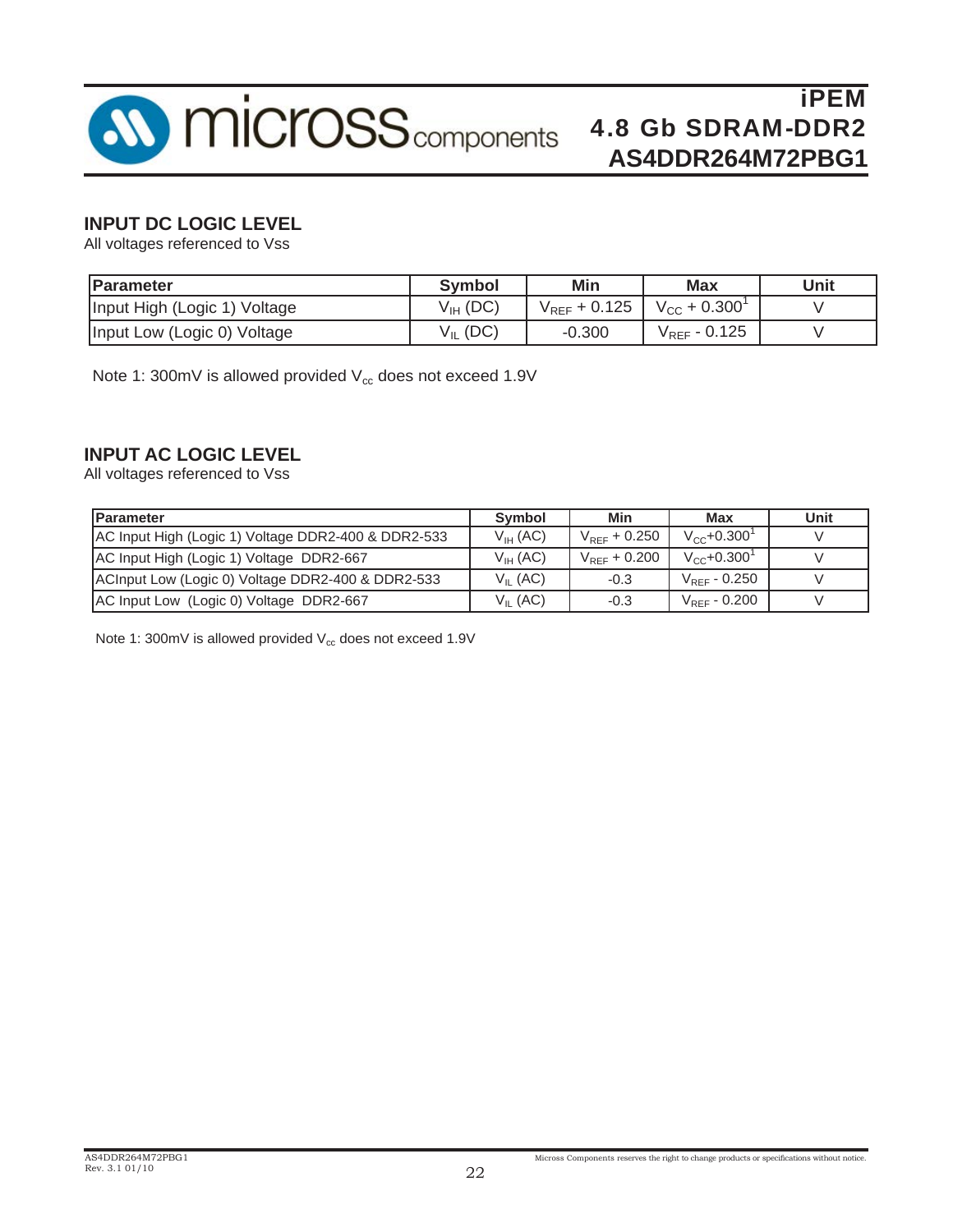

**10 micross** components

iPEM 4.8 Gb SDRAM-DDR2 **AS4DDR264M72PBG1**

#### **DDRII ICC SPECIFICATIONS AND CONDITIONS**

|                                                                                                                                                                                                                                                                                                                              |  |                    | 667 MHZ | 533 MHZ    | <b>400 MHZ</b> |       |  |
|------------------------------------------------------------------------------------------------------------------------------------------------------------------------------------------------------------------------------------------------------------------------------------------------------------------------------|--|--------------------|---------|------------|----------------|-------|--|
| Parameter                                                                                                                                                                                                                                                                                                                    |  | Symbol             | -3      | -38        | -5             | Units |  |
| Operating Current: One bank active-precharge<br>tCL=tCK(ICC), tRC=tRC(ICC), tRAS=tRAS MIN(ICC); CKE is<br>HIGH, CS\ is HIGH between valid commands; Address bus<br>switching, Data bus switching                                                                                                                             |  | ICC <sub>0</sub>   | 660     | 600        | 550            | mA    |  |
| Operating Current: One bank active-READ-precharge<br>current<br>IOUT=0ma; BL=4, CL=CL(ICC), AL=0; tCK = tCK(ICC), tRC-<br>tRC(ICC), tRAS=tRAS MIN(ICC), tRCD=tRCD(ICC); CKE is<br>HIGH, CS\ is HIGH between valid commands; Address bus is<br>switching: Data bus is switching                                               |  | ICC1               | 750     | 650        | 600            | mA    |  |
| Precharge POWER-DOWN current<br>All banks idle; tCK-tCK(ICC); CKE is LOW; Other control and<br>address bus inputs are stable; Data bus inputs are floating                                                                                                                                                                   |  | ICC <sub>2</sub> P | 35      | 35         | 35             | mA    |  |
| Precharge quiet STANDBY current<br>All banks idle; tCK=tCK(ICC); CKE is HIGH, CS\ is HIGH;<br>Other control and address bus inputs are stable; Data bus<br>inputs are floating                                                                                                                                               |  | ICC <sub>2Q</sub>  | 300     | 250        | 195            | mA    |  |
| Precharge STANDBY current<br>All banks idle; tCK-=tCK(ICC); CKE is HIGH, CS\ is HIGH;<br>Other control and address bus inputs are switching; Data bus<br>inputs are switching                                                                                                                                                |  | ICC2N              | 330     | 275<br>220 |                | mA    |  |
| <b>Active POWER-DOWN current</b><br>MRS[12]=0<br>All banks open; tCK=tCK(ICC); CKE is LOW;<br>Other control and address inputs are stable; Data<br>bus inputs are floating<br>MRS[12]=1                                                                                                                                      |  | ICC3P              | 150     | 125        | 115            |       |  |
|                                                                                                                                                                                                                                                                                                                              |  |                    | 50      | 50         | 50             | mA    |  |
| <b>Active STANDBY current</b>                                                                                                                                                                                                                                                                                                |  |                    |         |            |                |       |  |
| All banks open; tCK=tCK(ICC), tRAS MAX(ICC),<br>tRP=tRP(ICC); CKE is HIGH, CS\ is HIGH between valid<br>commands; Other control and address bus inputs are<br>switching; Data bus inputs are switching                                                                                                                       |  | ICC3N              | 300     | 250        | 200            | mA    |  |
| <b>Operating Burst WRITE current</b><br>All banks open, continuous burst writes; BL=4, CL=CL(ICC),<br>tRP=tRP(ICC); CKE is HIGH, CS\ is HIGH betwwn valid<br>commands; Address bus inputs are switching; Data bus                                                                                                            |  | ICC4W              | 850     | 700        | 600            | mA    |  |
| <b>Operating Burst READ current</b><br>All banks open, continuous burst READS, lout=0mA; BL=4,<br>CL=CL(ICC), AL=0; tCL=tCK(ICC), tRAS=tRAS MAX(ICC),<br>tRP=tRP(ICC); CKE is HIGH, CS\ is HIGH betwwn valid<br>commands; Address and Data bus inputs switching                                                              |  | ICC4R              | 850     | 700        | 600            | mA    |  |
| <b>Burst REFRESH current</b><br>tCK=tCK(ICC); refresh command at every iRFC(ICC) interval;<br>CKE is HIGH, CS\ is HIGH Between valid commands;<br>Address bus inputs are switching; Data bus inputs are<br>switching                                                                                                         |  | ICC <sub>5</sub>   | 1250    | 1100       | 1000           | mA    |  |
| Self REFRESH current<br>CK and CK\ at 0V; CKE =0.2V; Other contro, address and<br data inputs are floating                                                                                                                                                                                                                   |  | ICC6               | 35      | 35         | 35             | mA    |  |
| <b>Operating bank Interleave READ current:</b><br>All bank interleaving READS, IOUT = 0mA; BL=4,<br>CL=CL(ICC), AL=tRCD(ICC)-1xtCK(ICC); tCK=tCK(ICC),<br>tRC=tRC(ICC), tRRD=tRRD(ICC); CKE is HIGH, CS\ is HIGH<br>between valid commands; Address bus inputs are stable<br>during deselects; Data bus inputs are switching |  | ICC7               | 1700    | 1600       | 1500           | mA    |  |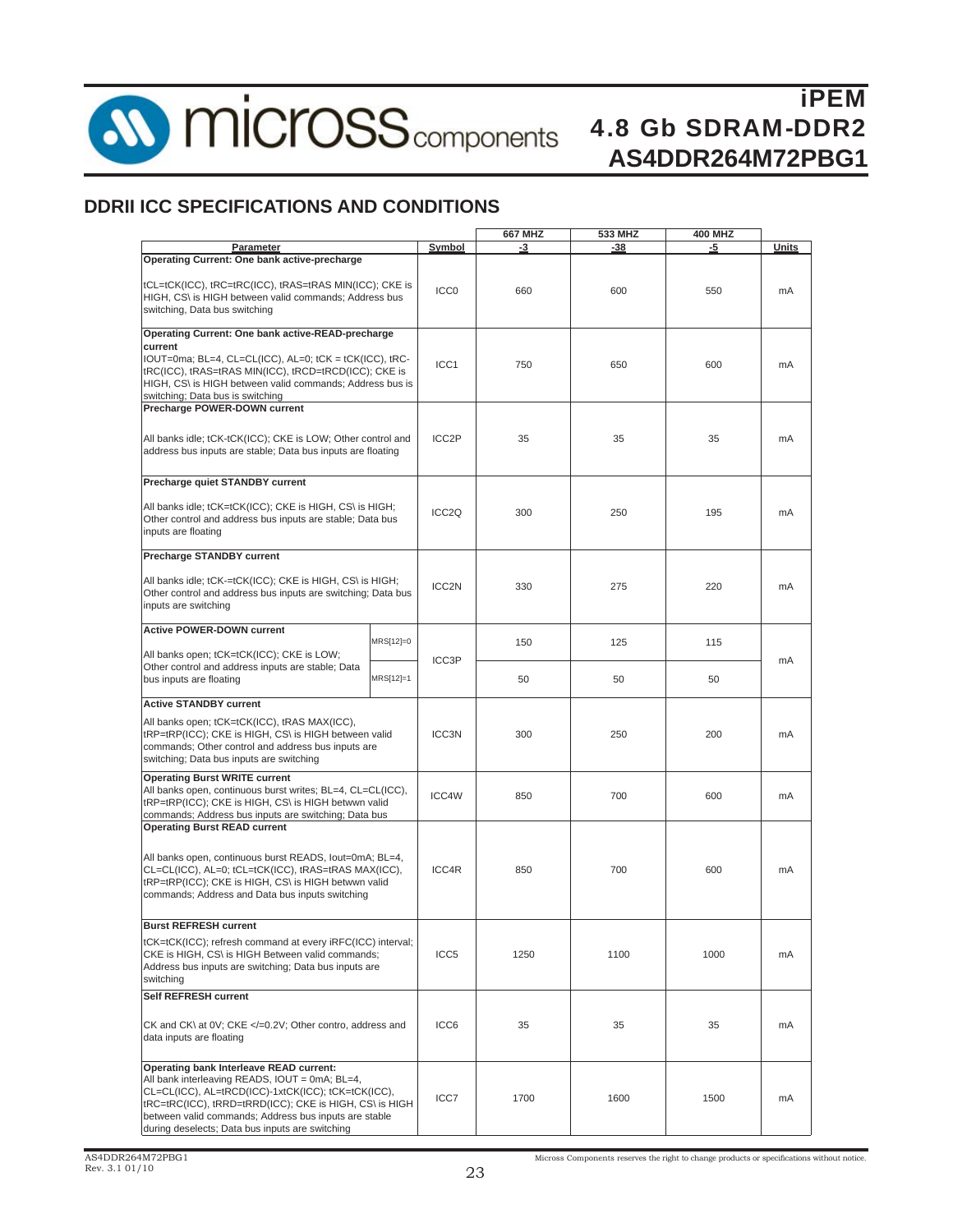**10 micross** components

iPEM 4.8 Gb SDRAM-DDR2 **AS4DDR264M72PBG1**

### **AC OPERATING SPECIFICATIONS**

|                |                                                          |          |                       | $-3$                     |            | $-38$                                                 |            | $-5$       |            |              |
|----------------|----------------------------------------------------------|----------|-----------------------|--------------------------|------------|-------------------------------------------------------|------------|------------|------------|--------------|
|                |                                                          |          |                       | 667MHz                   |            | 533MHz                                                |            |            | 400MHz     |              |
|                | Parameter                                                |          | Symbol                | <b>MIN</b>               | <b>MAX</b> | <b>MIN</b>                                            | <b>MAX</b> | <b>MIN</b> | <b>MAX</b> | <b>Units</b> |
|                | Clock Cycle Time                                         | $CL = 5$ | $tCK_{AVG}$           | 3                        | 8          |                                                       |            |            |            | ns           |
|                |                                                          | $CL=4$   | tCK <sub>AVG</sub>    | 3.75                     | 8          | 3.75                                                  | 8          | 5          | 8          | ns           |
| Clock          |                                                          | $CL = 3$ | tCK <sub>AVG</sub>    | 5                        | 8          | 5                                                     | 8          | 5          | 8          | ns           |
|                | <b>Clock High Time</b>                                   |          | $tCH_{AVG}$           | 0.48                     | 0.52       | 0.48                                                  | 0.52       | 0.48       | 0.52       | tCK          |
|                | <b>Clock Low Time</b>                                    |          | tCL <sub>AVG</sub>    | 0.48                     | 0.52       | 0.48                                                  | 0.52       | 0.48       | 0.52       | tCK          |
|                | <b>Half Clock Period</b>                                 | Min of   | tHP                   | tCH,tCL                  |            | tCH,tCL                                               |            | tCH,tCL    |            | ps           |
|                | Clock Jitter - Period                                    |          | tJIT <sub>PER</sub>   | $-125$                   | 125        | $-125$                                                | 125        | $-125$     | 125        | ps           |
|                | Clock Jitter - Half Period                               |          | $t$ JIT $_{DUTY}$     | $-125$                   | 125        | $-125$                                                | 125        | $-150$     | 150        | ps           |
| Clock Jitter   | Clock Jitter - Cycle to Cycle                            |          | $t$ JIT $_{\rm CC}$   | 250                      |            |                                                       | 250        |            | 250        | ps           |
|                | Cumulative Jitter error, 2 Cycles                        |          | tERR <sub>2PER</sub>  | $-175$                   | 175        | $-175$                                                | 175        | $-175$     | 175        | ps           |
|                | Cumulative Jitter error, 4 Cycles                        |          | tERR <sub>4PER</sub>  | $-250$                   | 250        | $-250$                                                | 250        | $-250$     | 250        | ps           |
|                | Cumulative Jitter error, 6-10 Cycles                     |          | tERR <sub>10PER</sub> | $-350$                   | 350        | $-350$                                                | 350        | $-350$     | 350        | ps           |
|                | Cumulative Jitter error, 11-50 Cycles                    |          | tERR <sub>50PER</sub> | $-450$                   | 450        | $-450$                                                | 450        | $-450$     | 450        | ps           |
|                | DQ hold skew factor                                      |          | tQHS                  | $\overline{\phantom{a}}$ | 340        |                                                       | 400        |            | 450        | ps           |
|                | DQ output access time from CK/CK\                        |          | tAC                   | $-450$                   | 450        | $-500$                                                | 500        | $-600$     | 600        | ps           |
|                | Data-out High-Z window from CK/CK\                       |          | tHZ                   |                          | tAC(MAX)   |                                                       | tAC(MAX)   |            | tAC(MAX)   | ps           |
|                | DQS Low-Z window from CL/CK\                             |          | $tLZ_1$               | tAC(MIN)                 | tAC(MAX)   | tAC(MIN)                                              | tAC(MAX)   | tAC(MIN)   | tAC(MAX)   | ps           |
|                | DQ Low-Z window from CK/CK\                              |          | $tLZ$ <sub>2</sub>    | 2*tAC(MIN)               | tAC(MAX)   | 2*tAC(MIN)                                            | tAC(MAX)   | 2*tAC(MIN) | tAC(MAX)   | ps           |
| DATA           | DQ and DM input setup time relative to DQS               |          | $tDS$ JEDEC           | 100                      |            | 100                                                   |            | 150        |            | ps           |
|                | DQ and DM input hold time relative to DQS                |          | $tDH_{JEDEC}$         | 175                      |            | 225                                                   |            | 275        |            | ps           |
|                | DQ and DM input pulse width (for each input)             |          | tDIPW                 | 0.35                     |            | 0.35                                                  |            | 0.35       |            | tCK          |
|                | Data Hold skew factor                                    |          | tQHS                  |                          | 340        |                                                       | 400        |            | 450        | ps           |
|                | DQ-DQS Hold, DQS to first DQ to go non valid, per access |          | tQH                   | tHP-tQHS                 |            | tHP-tQHS                                              |            | tHP-tQHS   |            | ps           |
|                | Data valid output window (DVW)                           |          | tDVW                  | tQH-tDQSQ                |            | tQH-tDQSQ                                             |            | tQH-tDQSQ  |            | ps           |
|                | DQS input-high pulse width                               |          | tDQSH                 | 0.35                     |            | 0.35                                                  |            | 0.35       |            | tCK          |
|                | DQS input-low pulse width                                |          | tDQSL                 | 0.35                     |            | 0.35                                                  |            | 0.35       |            | tCK          |
|                | DQS output access time from CK/CK\                       |          | tDQSCK                | $-400$                   | 400        | $-400$                                                | 400        | $-450$     | 450        | ps           |
|                | DQS falling edge to CK rising - setup time               |          | tDSS                  | 0.2                      |            | 0.2                                                   |            | 0.2        |            | tCK          |
|                | DQS falling edge from CK rising-hold time                |          | tDSH                  | 0.2                      |            | 0.2                                                   |            | 0.2        |            | tCK          |
| Strobe<br>DATA | DQS-DQ skew, DQS to last DQ valid, per group, per access |          | tDQSQ                 |                          | 240        |                                                       | 300        |            | 350        | ps           |
|                | DQS READ preamble                                        |          | tRPRE                 | 0.9                      | 1.1        | 0.9                                                   | 1.1        | 0.9        | 1.1        | tCK          |
|                | DQS READ postamble                                       |          | tRPST                 | 0.4                      | 0.6        | 0.4                                                   | 0.6        | 0.4        | 0.6        | tCK          |
|                | WRITE preamble setup time                                |          | tWPRES                | 0                        |            | $\mathbf 0$                                           |            | 0          |            | ps           |
|                | DQS WRITE preamble                                       |          | tWPRE                 | 0.35                     |            | 0.35                                                  |            | 0.35       |            | tCK          |
|                | DQS WRITE postamble                                      |          | tWPST                 | 0.4                      | 0.6        | 0.4                                                   | 0.6        | 0.4        | 0.6        | tCK          |
|                | Positive DQS latching edge to associated Clock edge      |          | tDQSS                 | $-0.25$                  | 0.25       | $-0.25$                                               | 0.25       | $-0.25$    | 0.25       | tCK          |
|                | WRITE command to first DQS latching transition           |          |                       |                          |            | WL-tDQSS WL+tDQSS WL-tDQSS WL+tDQSS WL-tDQSS WL+tDQSS |            |            |            | tCK          |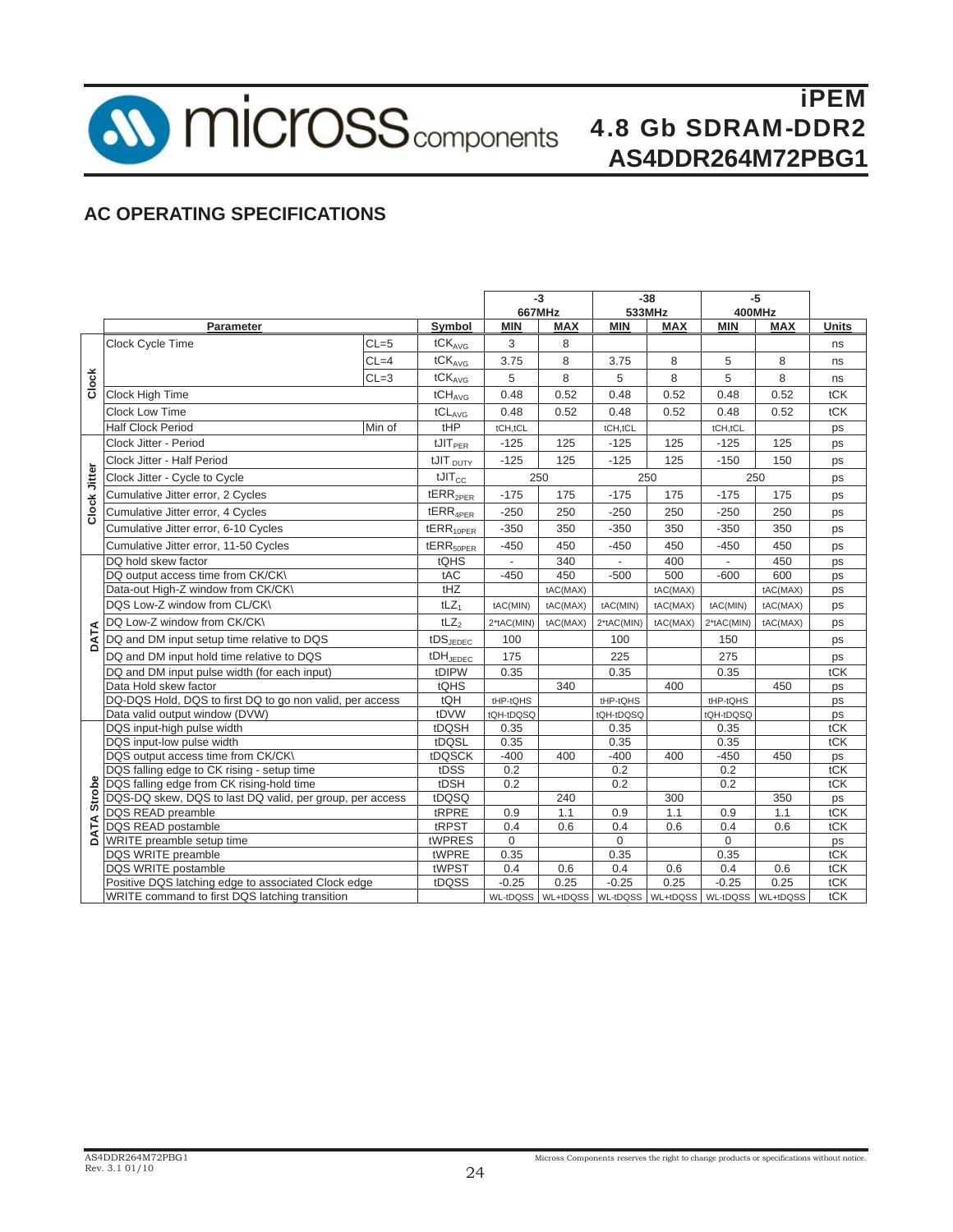

### **AC OPERATING SPECIFICATIONS (CONTINUED)**

|                |                                                       |                        | $-3$                    |                                            | $-38$                   |                                           |                         | $-5$                                      |           |
|----------------|-------------------------------------------------------|------------------------|-------------------------|--------------------------------------------|-------------------------|-------------------------------------------|-------------------------|-------------------------------------------|-----------|
|                |                                                       |                        | 667Mbps                 |                                            | 533Mbps                 |                                           | 400Mbps                 |                                           |           |
|                | Parameter                                             | Symbol                 | <b>MIN</b>              | <b>MAX</b>                                 | <b>MIN</b>              | <b>MAX</b>                                | <b>MIN</b>              | <b>MAX</b>                                | Units     |
|                | Address and Control input pusise width for each input | tIPW                   | 0.6                     |                                            | 0.6                     |                                           | 0.6                     |                                           | tCK       |
|                | Address and Control input setup time                  | $tIS$ <sub>JEDEC</sub> | 200                     |                                            | 250                     |                                           | 350                     |                                           | ps        |
|                | Address and Control input hold time                   | $tH_{\text{JEDEC}}$    | 275                     |                                            | 375                     |                                           | 475                     |                                           | ps        |
| <b>ADDRESS</b> | CAS\ to CAS\ command delay                            | tCCD                   | $\overline{2}$          |                                            | $\overline{2}$          |                                           | $\overline{2}$          |                                           | tCK       |
|                | ACTIVE to ACTIVE command (same bank)                  | tRC                    | 55                      |                                            | 55                      |                                           | 55                      |                                           | ns        |
|                | ACTIVE bank a to ACTIVE bank b Command                | tRRD                   | 10                      |                                            | 10                      |                                           | 10                      |                                           | ns        |
|                | <b>ACTIVE to READ or WRITE delay</b>                  | tRCD                   | 15                      |                                            | 15                      |                                           | 15                      |                                           | ns        |
| and            | 4-Bank activate period                                | tFAW                   | 50                      |                                            | 50                      |                                           | 50                      |                                           | ns        |
|                | <b>ACTIVE to PRECHARGE</b>                            | tRAS                   | 40                      | 70000 <sup>1</sup>                         | 40                      | 70000 <sup>1</sup>                        | 40                      | 70000                                     | ns        |
| COMMAND        | Internal READ to PRECHARGE command delay              | tRTP                   | 7.5                     |                                            | 7.5                     |                                           | 7.5                     |                                           | ns        |
|                | <b>WRITE</b> recovery time                            | tWR                    | 15                      |                                            | 15                      |                                           | 15                      |                                           | ns        |
|                | Auto PRECHARGE WRITE recovery+PRECHARGE time          | tDAL                   | $tWR + tRP$             |                                            | $tWR + tRP$             |                                           | $tWR + tRP$             |                                           | ns        |
|                | Internal WRITE to READ command delay                  | tWTR                   | 7.5                     |                                            | 7.5                     |                                           | 10                      |                                           | ns        |
|                | PRECHARGE command period                              | tRP                    | 15                      |                                            | 15                      |                                           | 15                      |                                           | ns        |
|                | PRECHARGE ALL command period                          | tRPA                   | $tRP+tCL$               |                                            | $tRP+tCL$               |                                           | tRP+tCL                 |                                           | ns        |
|                | LOAD MODE, command Cycle time                         | tMRD                   | $\overline{2}$          |                                            | $\overline{2}$          |                                           | $\overline{2}$          |                                           | tCK       |
|                | CKE LOW to CK, CK\ uncertainty                        | tDELAY                 | $tIS + tCL + tIH$       |                                            | $tIS + tCL + tIH$       |                                           | $tIS + tCL + tIH$       |                                           | ns        |
|                | REFRESH to ACTIVE or REFRESH to REFRESH               | tRFC                   | 127                     | 70000 <sup>1</sup>                         | 127                     | 70000 <sup>1</sup>                        | 127                     | 70000 <sup>1</sup>                        | ns        |
|                | command Interval                                      |                        |                         |                                            |                         |                                           |                         |                                           |           |
| <b>REFRESH</b> | Average periodic REFRESH interval [Industrial temp]   | tREFI <sub>IT</sub>    |                         | 7.8                                        |                         | 7.8                                       |                         | 7.8                                       | <b>us</b> |
|                | Average periodic REFRESH interval [Enhanced temp]     | tREFI <sub>ET</sub>    |                         | 5.9                                        |                         | 5.9                                       |                         | 5.9                                       | us        |
|                | Average periodic REFRESH interval [Military temp]     | tREFI <sub>XT</sub>    |                         | 3.9                                        |                         | 3.9                                       |                         | 3.9                                       | <b>us</b> |
|                | Exit SELF REFRESH to non READ command                 | tXSNR                  | tRFC(min)+1<br>$\Omega$ |                                            | tRFC(min)+1<br>$\Omega$ |                                           | tRFC(min)+1<br>$\Omega$ |                                           | ns        |
| <b>REFRESH</b> | Exit SELF REFRESH to READ command                     | tXSRD                  | 200                     |                                            | 200                     |                                           | 200                     |                                           | tCK       |
| <b>vi</b>      | Exit SELF REFRESH timing reference                    | tISXR                  | tIS                     |                                            | tIS                     |                                           | tIS                     |                                           | ps        |
|                | ODT turn-on delay                                     | tAOND                  | $\overline{2}$          | $\overline{2}$                             | $\overline{2}$          | $\overline{2}$                            | $\overline{2}$          | $\overline{2}$                            | tCK       |
|                | ODT turn-on delay                                     | tAOND                  | tAC(min)                | $tAC(max)+$<br>700                         | tAC(min)                | $tAC(max)+$<br>1000                       | tAC(min)                | $tAC(max)+$<br>1000                       | ps        |
|                | ODT turn-off delay                                    | tAOPD                  | 2.5                     | 2.5                                        | 2.5                     | 2.5                                       | 2.5                     | 2.5                                       | tCK       |
|                | ODT turn-off delay                                    | tAOF                   | tAC(min)                | $tAC(max) +$<br>600                        | tAC(min)                | $tAC(max)+$<br>600                        | tAC(min)                | $tAC(max)+$<br>600                        | ps        |
| ōр             | ODT turn-on (power-down mode)                         | tAONPD                 | $tAC(min) +$<br>2000    | $2 \times tCK +$<br>$tAC(max) +$<br>1000   | $tAC(min) +$<br>2000    | $2x$ tCK +<br>$tAC(max)+$<br>1000         | $tAC(min) +$<br>2000    | $2 \times tCK +$<br>$tAC(max)+$<br>1000   | ps        |
|                | ODT turn-off (power-down mode)                        | tAOFPD                 | $tAC(min) +$<br>2000    | $2.5 \times tCK +$<br>$tAC(max) +$<br>1000 | $tAC(min) +$<br>2000    | $2.5 \times tCK +$<br>$tAC(max)+$<br>1000 | $tAC(min) +$<br>2000    | $2.5 \times tCK +$<br>$tAC(max)+$<br>1000 | ps        |
|                | ODT to power-down entry latency                       | tANPD                  | 3                       |                                            | 3                       |                                           | 3                       |                                           | tCK       |
|                | ODT power-down exit latency                           | tAXPD                  | 8                       |                                            | 8                       |                                           | 8                       |                                           | tCK       |
|                | ODT enable from MRS command                           | tMOD                   | 12                      |                                            | 12                      |                                           | 12                      |                                           | ns        |
|                | Exit active POWER-DOWN to READ command, MR[12]=0      | tXARD                  | $\overline{2}$          |                                            | $\overline{2}$          |                                           | $\overline{2}$          |                                           | tCK       |
|                | Exit active POWER-DOWN to READ command, MR[12]=1      | tSARDS                 | $7 - AL$                |                                            | $6 - AL$                |                                           | $6 - AL$                |                                           | tCK       |
| <b>PWRDN</b>   | Exit PRECHARGE POWER-DOWN to any non READ             | tXP                    | $\overline{2}$          |                                            | $\overline{2}$          |                                           | 2                       |                                           | tCK       |
|                | CKE Min. HIGH/LOW time                                | tCLE                   | 3                       |                                            | 3                       |                                           | 3                       |                                           | tCK       |

Note 1: Max value reduced to 10,000ns at  $125^{\circ}$ C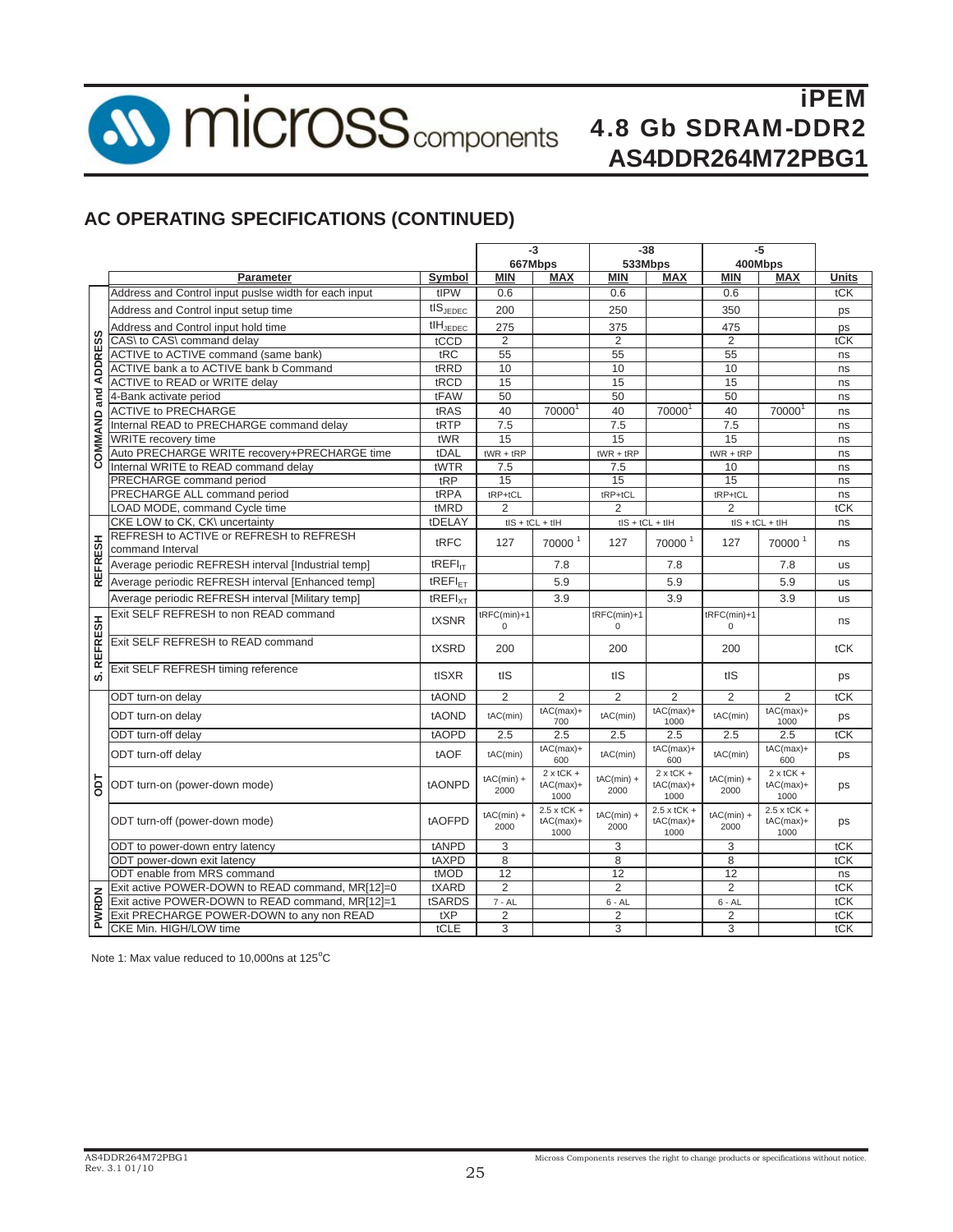

#### **MECHANICAL DIAGRAM**



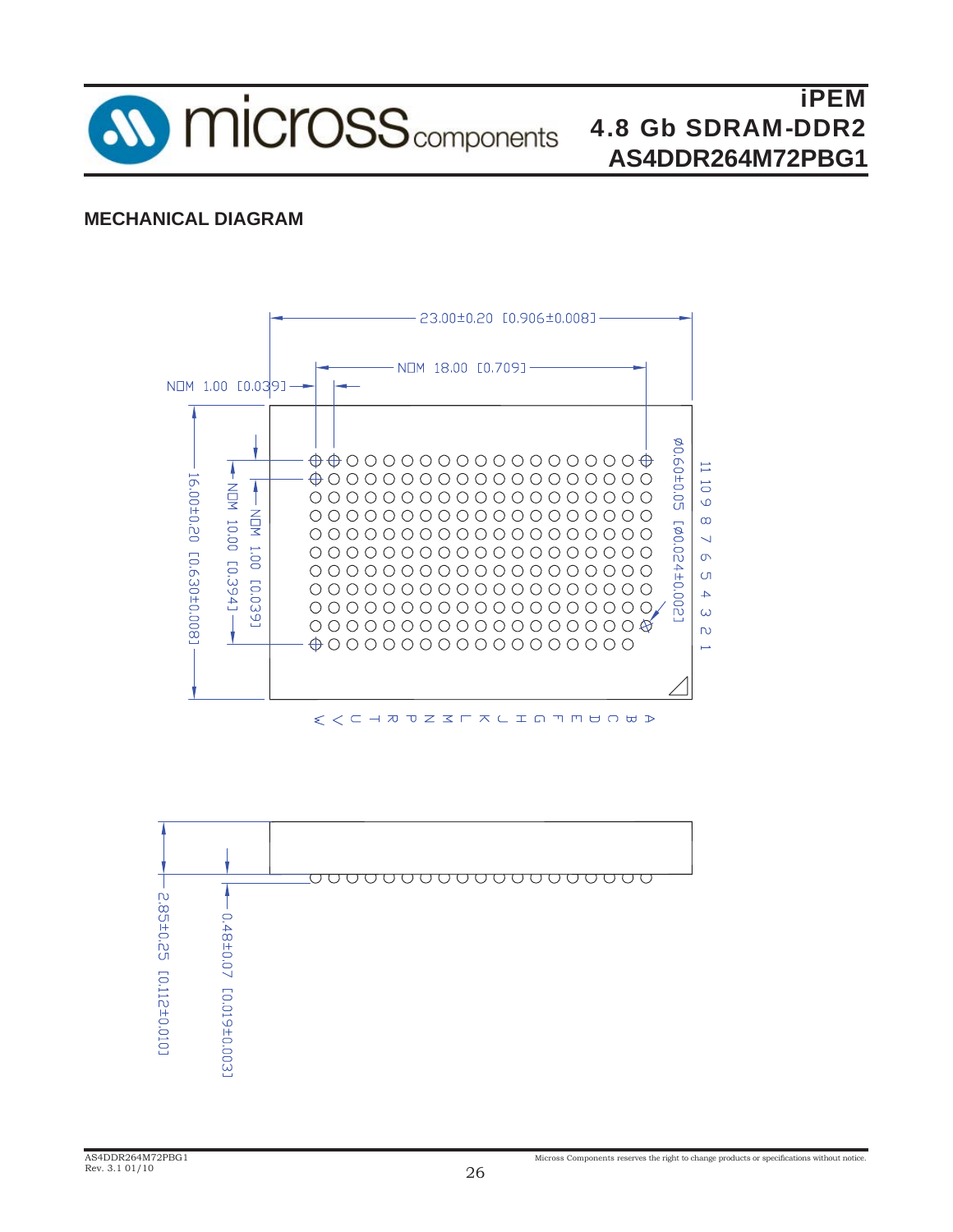

#### **ORDERING INFORMATION**

|                         | <b>Core Clock</b> |                        |                     |                        |
|-------------------------|-------------------|------------------------|---------------------|------------------------|
| <b>Part Number</b>      | <b>Fregency</b>   | <b>Data Clock Rate</b> | <b>Device Grade</b> | <b>Availability</b>    |
| AS4DDR264M72PBG1-3/IT   | 333MHz            | 667Mbs                 | Industrial          | <b>Consult Factory</b> |
| AS4DDR264M72PBG1-38/IT  | 266MHz            | 533Mbs                 | Industrial          | <b>Consult Factory</b> |
| AS4DDR264M72PBG1-5/IT   | 200MHZ            | 400Mbs                 | Industrial          | <b>Consult Factory</b> |
| AS4DDR264M72PBG1-3/ET   | 333MHz            | 667Mbs                 | Enhanced            | <b>Consult Factory</b> |
| AS4DDR264M72PBG1-38/ET  | 266MHz            | 533Mbs                 | Enhanced            | <b>Consult Factory</b> |
| AS4DDR264M72PBG1-5/ET   | 200MHZ            | 400Mbs                 | Enhanced            | <b>Consult Factory</b> |
| AS4DDR264M72PBG1-3/XT   | 333MHz            | 667Mbs                 | Military            | <b>Consult Factory</b> |
| AS4DDR264M72PBG1-38/XT  | 266MHz            | 533Mbs                 | Military            | <b>Consult Factory</b> |
| AS4DDR264M72PBG1-5/XT   | 200MHZ            | 400Mbs                 | Military            | <b>Consult Factory</b> |
| AS4DDR264M72PBG1R-3/IT  | 333MHz            | 667Mbs                 | Industrial - RoHS   | <b>Consult Factory</b> |
| AS4DDR264M72PBG1R-38/IT | 266MHz            | 533Mbs                 | Industrial - RoHS   | <b>Consult Factory</b> |
| AS4DDR264M72PBG1R-5/IT  | 200MHZ            | 400Mbs                 | Industrial - RoHS   | <b>Consult Factory</b> |
| AS4DDR264M72PBG1R-3/ET  | 333MHz            | 667Mbs                 | Enhanced - RoHS     | <b>Consult Factory</b> |
| AS4DDR264M72PBG1R-38/ET | 266MHz            | 533Mbs                 | Enhanced - RoHS     | <b>Consult Factory</b> |
| AS4DDR264M72PBG1R-5/ET  | 200MHZ            | 400Mbs                 | Enhanced - RoHS     | <b>Consult Factory</b> |
| AS4DDR264M72PBG1R-3/XT  | 333MHz            | 667Mbs                 | Military - RoHS     | <b>Consult Factory</b> |
| AS4DDR264M72PBG1R-38/XT | 266MHz            | 533Mbs                 | Military - RoHS     | <b>Consult Factory</b> |
| AS4DDR264M72PBG1R-5/XT  | 200MHZ            | 400Mbs                 | Military - RoHS     | <b>Consult Factory</b> |

**IT = Industrial = Industrial class integrated component, fully operable across -40C to +85C** 

**ET =** Enhanced = Enhanced class integrated component, fully operable across -40C to +105C

**XT =** Military = Mil-Temperature class integrated component, fully operable across -55C to +125C